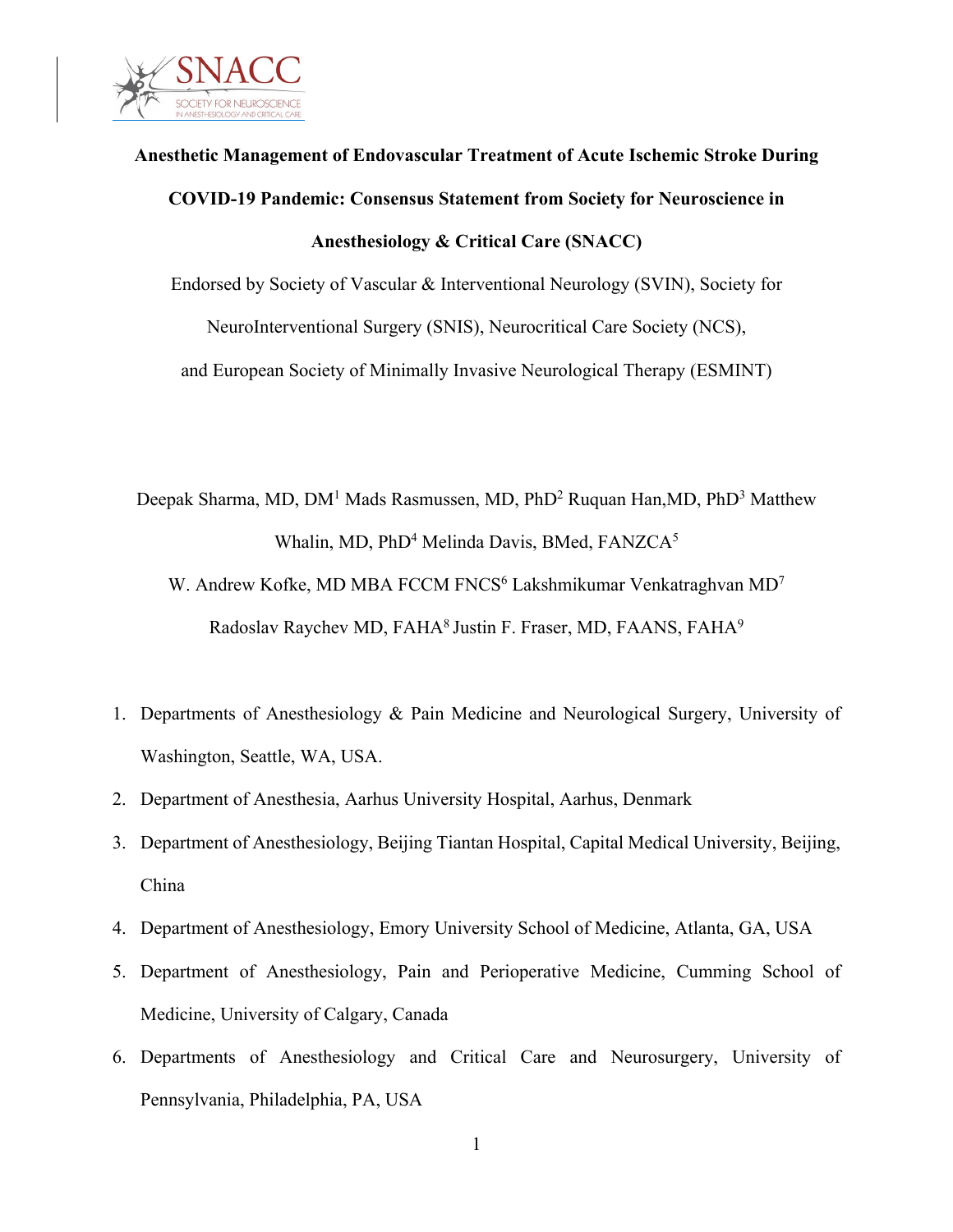

- 7. Department of Anesthesiology & Pain Medicine, University of Toronto, Toronto, ON, Canada
- 8. Department of Neurology, University of California Los Angeles, Los Angeles, CA, USA
- 9. Departments of Neurological Surgery, Neurology, Radiology, and Anatomy & Neurobiology, University of Kentucky, Lexington, KY, USA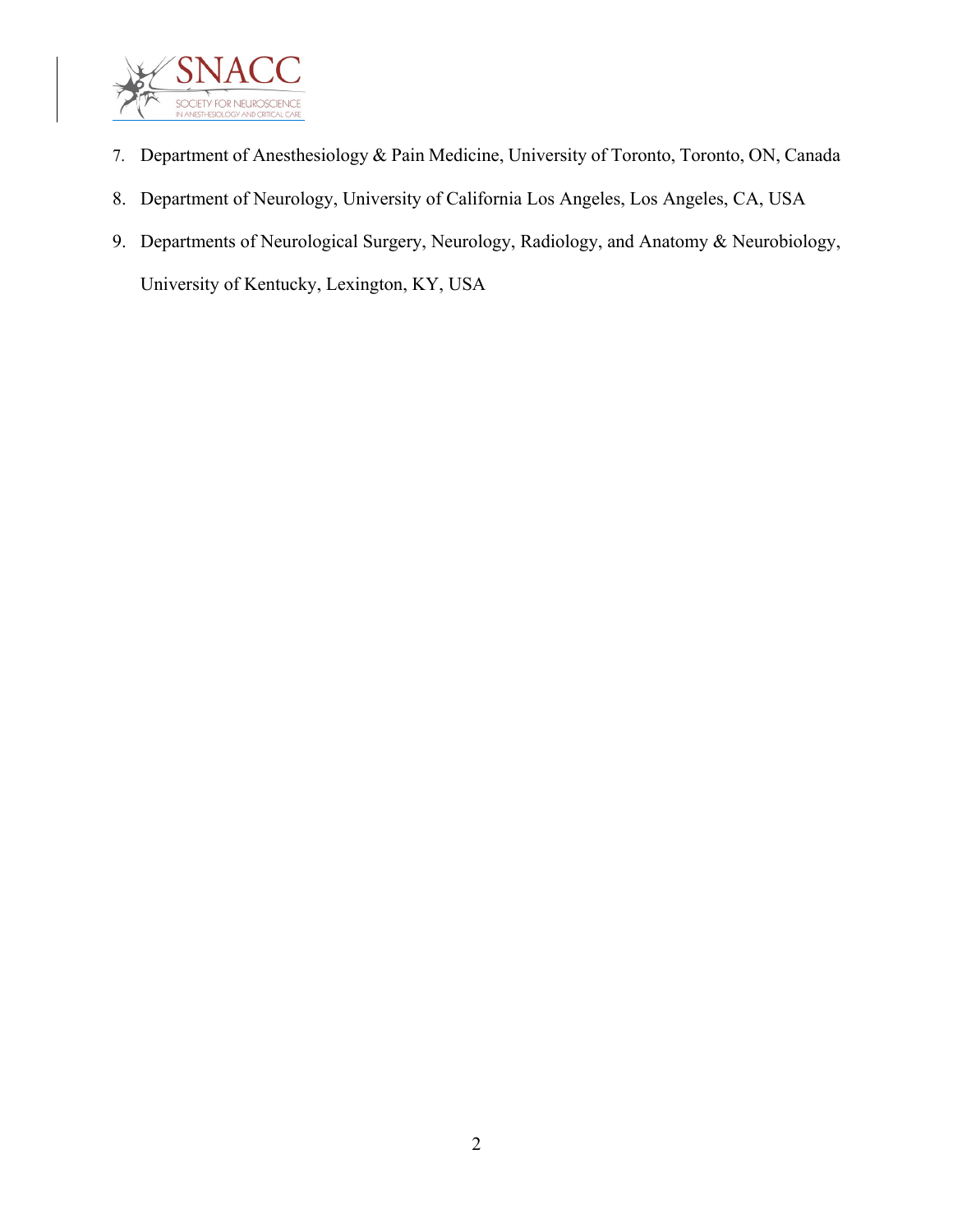

#### **Abstract:**

The pandemic of coronavirus disease 2019 (COVID-19) has unique implications for the anesthetic management of endovascular therapy (EVT) for acute ischemic stroke (AIS). The Society for Neuroscience in Anesthesiology and Critical Care (SNACC) appointed a task force to provide consensus-based timely expert recommendations using available evidence for safe and effective anesthetic management of EVT for AIS during COVID-19 pandemic. The goal of this consensus statement is to provide recommendations for anesthetic management considering (1) optimal neurological outcomes for patients (2) minimizing the risk for healthcare professionals, and (3) facilitating judicious use of resources while accounting for existing variability in care. It provides a framework for selecting optimal anesthetic technique (general anesthesia or monitored anesthesia care) for a given patient and offers suggestions for best practices for anesthesia care in this setting. Individual providers and institutions are encouraged to adapt these recommendations to best suit their unique circumstances.

MeSH Keywords: conscious sedation, COVID-19 pandemic, general anesthesia, patient-toprofessional transmission, stroke, thrombectomy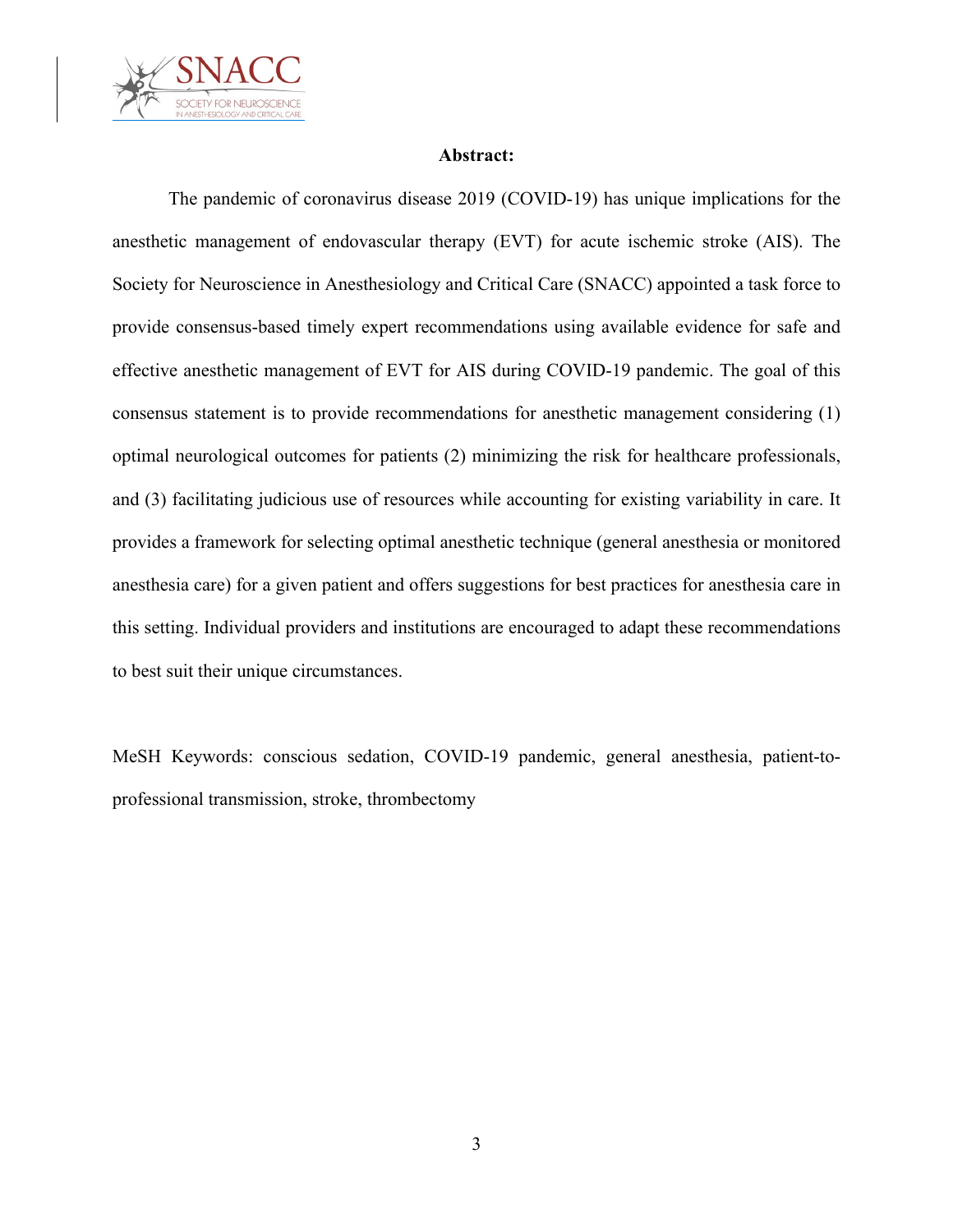

## **Introduction**

Anesthesiologists worldwide are currently involved closely in caring for patients impacted by the coronavirus disease 2019 (COVID-19) pandemic caused by the novel severe acute respiratory syndrome-coronavirus  $2 (SARS-CoV-2)$ .<sup>1</sup> A number of healthcare personnel have been reported to have contracted COVID-19. Cardiovascular or cerebrovascular disease has been reported in 16.4% and ischemic stroke in 5% of COVID-19 patients.<sup>2, 3</sup> It is plausible that patients with COVID-19 may require endovascular therapy (EVT) for acute ischemic stroke (AIS). In addition, patients requiring EVT may be carriers of SARS-CoV-2 from community exposure.

The choice of anesthetic technique, specifically, the preference for general anesthesia (GA) or monitored anesthesia care (MAC) for EVT of AIS is controversial.<sup>4-15</sup> The current evidence based on randomized control trials indicates potential advantages of GA over MAC for neurological outcomes.<sup>16-18</sup> However, there is considerable variability in practice with some institutions routinely using GA, others routinely using MAC and yet others offering either anesthetic technique.<sup>19, 20</sup> Essentially, while many patients receive MAC for EVT, urgent conversion to GA is undesirable especially when COVID-19 is suspected. The current pandemic has significant implications for anesthesiology and perioperative care.<sup>1, 21-29</sup> Specific to EVT, there is also significant concern for potential risk to healthcare providers as these patients are rapidly transported across various hospital locations (emergency department, imaging, intervention suite, intensive care units or post anesthesia care units) over a brief period of time, with little or no opportunity for testing for infection. While the Society for Neuroscience in Anesthesiology and Critical Care (SNACC) has previously published consensus recommendations for anesthetic management of  $EVT$ ,<sup>30</sup> the current situation has led to an urgent need for expert recommendations using best available evidence to provide guidance to healthcare professionals during the pandemic.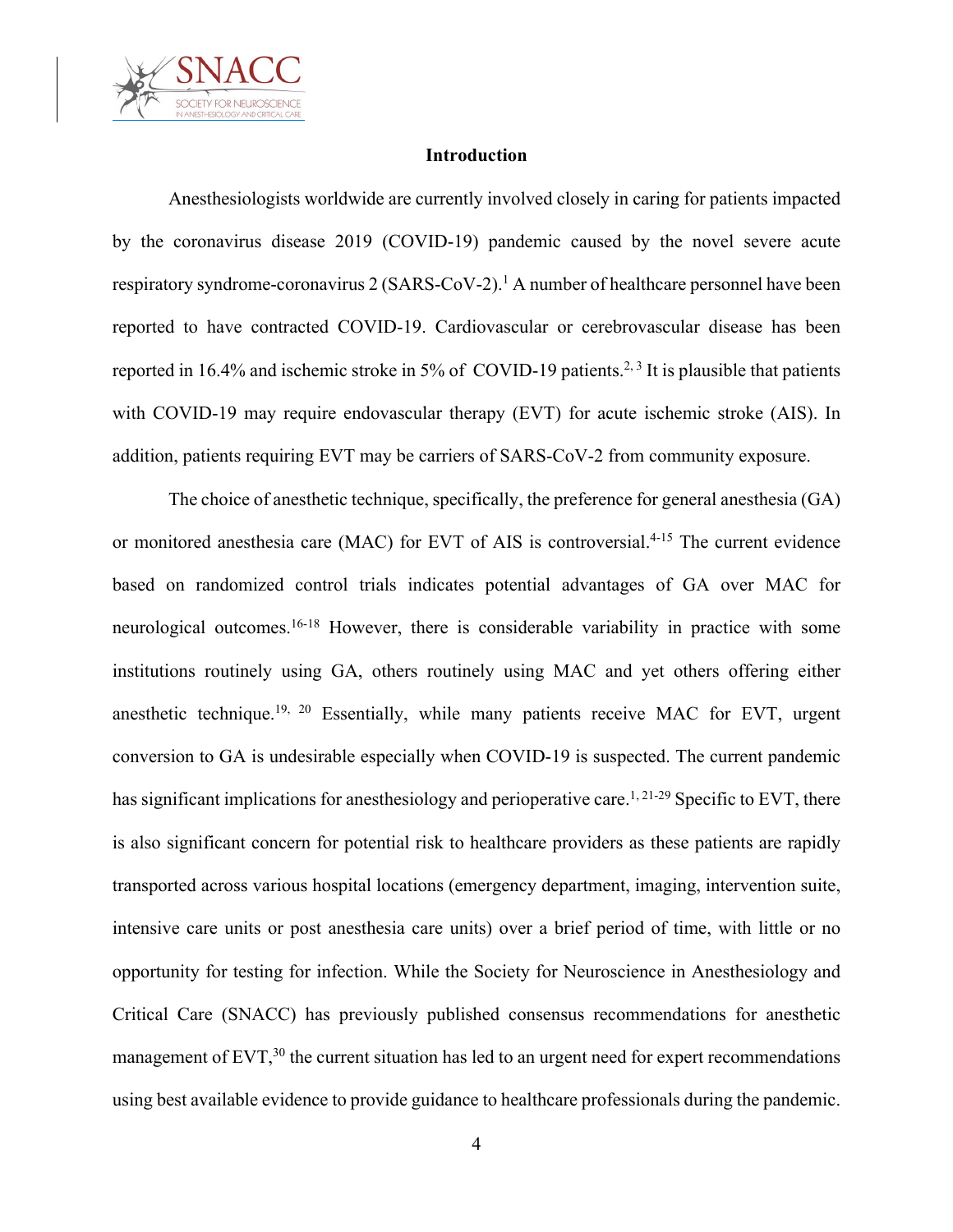

#### **Aim**

To make consensus-based expert recommendations using available evidence for safe and effective anesthetic management of endovascular treatment of AIS during COVID-19 pandemic in order to (1) provide best neurological outcomes for patients (2) minimize the risk for healthcare professionals, and (3) facilitate judicious use of resources.

#### **Task Force Members**

The task force writing this consensus statement was appointed by SNACC. It comprises experienced Neuroanesthesiologists with expertise in stroke who have published original research in the field of AIS and who currently work at high volume stroke centers. The team has representation from North America, Europe and Asia. The consensus is vetted by the SNACC board of directors and members of the society. The recommendations were critically reviewed by official representatives of Society of Neurointerventional Surgery (SNIS), Society of Vascular and Interventional Neurology (SVIN), European Society of Minimally Invasive Neurological Therapy (ESMINT) and Neurocritical Care Society (NCS) who provided inputs to the consensus prior to finalizing the document and formal endorsement.

#### **Scope**

This consensus statement is being generated in a time-sensitive manner and the scope is limited to recommendations during COVID-19 pandemic. This is not intended to be a comprehensive recommendation or guideline for anesthetic management of EVT during ordinary circumstances. This document also does not comprehensively cover all aspects of general principles and practices of anesthetic management and exposure prevention during COVID-19.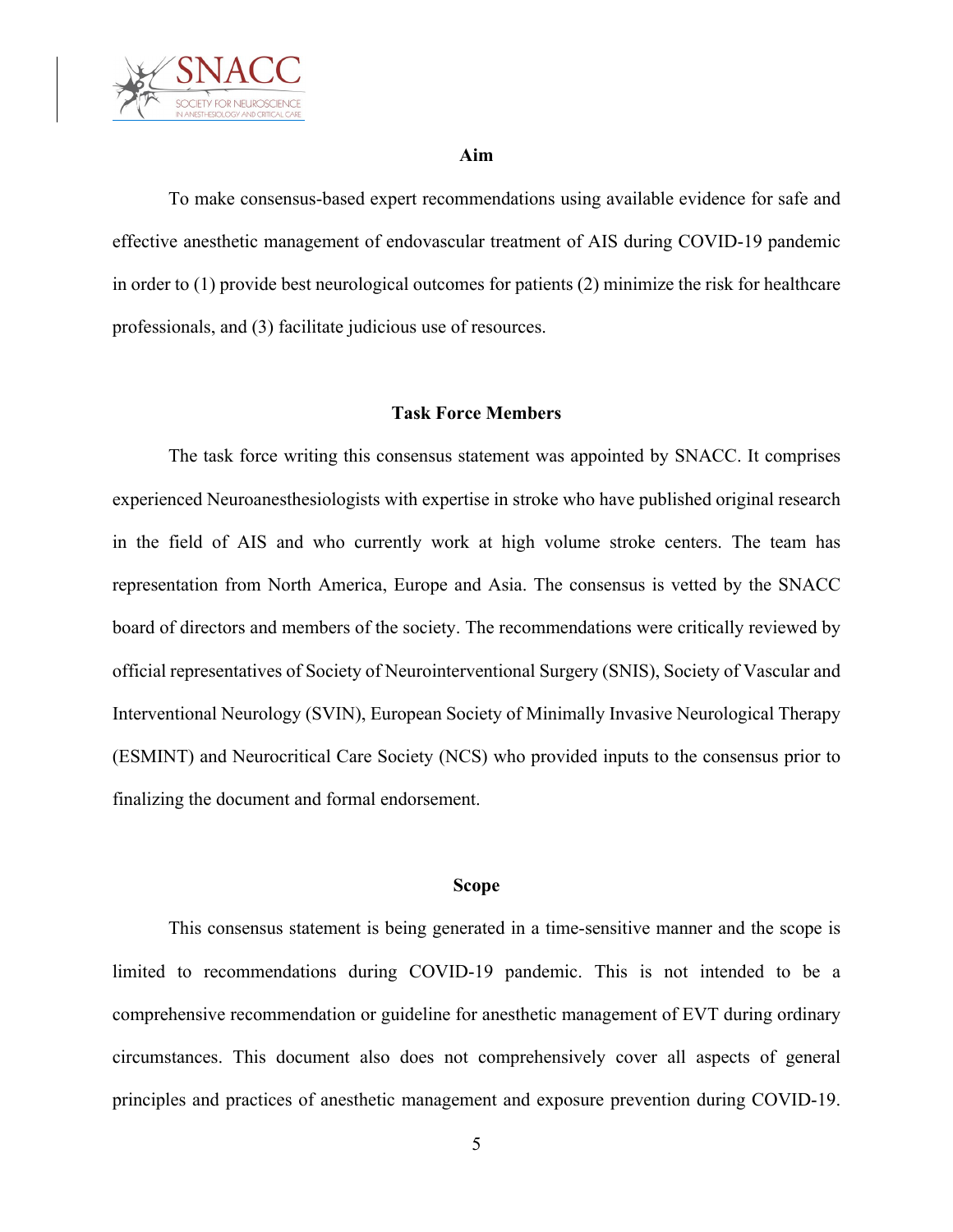

The recommendations provided here reflect expert consensus based on the information available at the time of writing this document. The recommendations herein are expected to provide guidance in the context of the current pandemic and should not be interpreted as standard of care. Institutions and providers are encouraged to adapt these to suit local needs considering existing practice standards and resource availability to ensure safety of their patients and providers.

#### **Relevant Practical Considerations**

- (1) COVID-19 is a serious viral infection with a high risk of spreading through droplets, aerosols, or contaminated surfaces.<sup>1, 31, 32</sup> It is controversial whether COVID-19 can be transmitted via an airborne route (small particles which remain aloft in the air for longer periods of time). However, a recent study demonstrated the ability of the virus to persist in aerosols for hours, making aerosol transmission plausible.<sup>33</sup>
- (2) There is a lack of agreement between guidelines regarding the use of airborne precautions during routine care although airborne precautions are universally recommended for aerosolgenerating procedures.
- (3) In the setting of AIS requiring emergent EVT, testing and confirming COVID-19 is currently not practical. Given the current pandemic, the majority of patients presenting for EVT are expected to be either "unknown" or "suspected" COVID-19.
- (4) Bag-mask ventilation, intubation, extubation, suctioning, and active cardiopulmonary resuscitation may result in aerosolization of respiratory secretions increasing the likelihood of exposure to healthcare personnel.<sup>26, 29</sup> The American Society of Anesthesiologists (ASA) has also highlighted these issues relevant to anesthesia care.<sup>34</sup>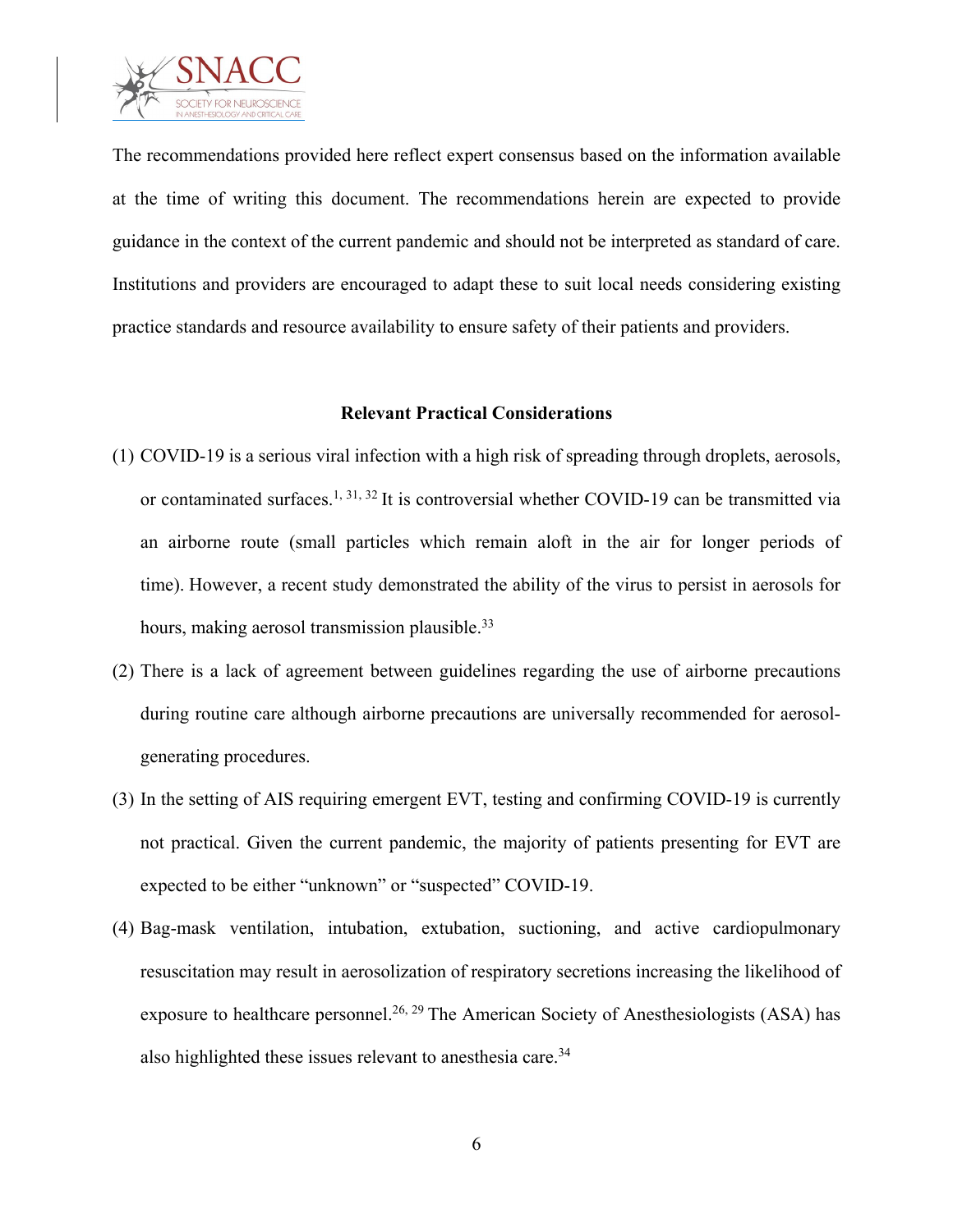

- (5) Leak from tracheal tube cuff, manipulation or adjustment of tracheal tube and disconnection of breathing circuit may lead to aerosolization and should be avoided unless essential.
- (6) Sneezing may produce as many as 40,000 droplets 0.5-12 μm in diameter that may be expelled at speeds up to 100 m/s and coughing may produce up to 3000 droplet nuclei.<sup>35-37</sup>According to the Centers for Disease Control (CDC), the contribution of small respirable particles (aerosols or droplet nuclei) to close proximity transmission of COVID-19 is currently uncertain.<sup>38</sup> However, coughing and sneezing in spontaneously breathing, COVID-19 positive patients may increase aerosolization and increase both the distance that viral particles spread and the time they remain airborne, posing potential risk of healthcare workers in proximity. This may increase the risk of exposure to healthcare personnel not only during EVT (anesthesia providers, interventional neuroradiology staff) but also during early management in the emergency department, imaging studies and transport between hospital locations before and after EVT.
- (7) Working in close proximity of the airway and airway interventions such as chin-lift and jaw thrust may expose anesthesia providers to the increased risk of airborne infection.
- (8) Increasing oxygen flow rates increases aerosol dispersion for both nasal cannula and simple mask. 39, 40 High-flow oxygen was associated with increased transmission of the SARS coronavirus.41 It is possible that high flow oxygen in a spontaneously breathing COVID-19 positive patient may result in aerosolization with increased likelihood of exposure to healthcare personnel.
- (9) Covering a patient's nose and mouth with a surgical mask decreases the distance of aerosol spread during coughing which can reduce the transmission of airborne infections.<sup>42, 43</sup>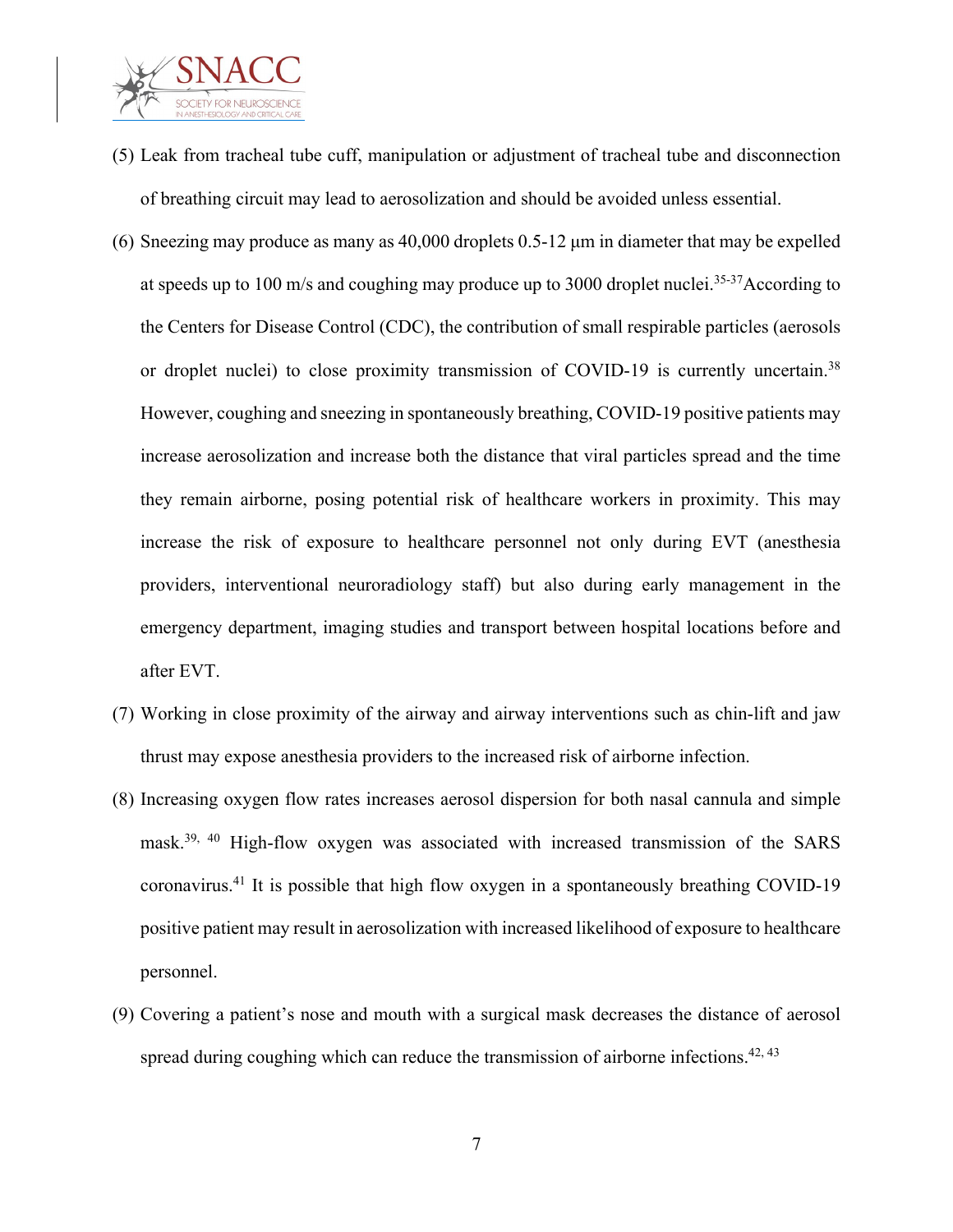

- (10) Coughing during EVT is unsafe for the patient (due to possible movement related vascular complications) and the interventional and anesthesia teams working in close proximity.
- (11) Emergent conversion from MAC to GA during EVT is undesirable given the risk of producing aerosol contamination in an uncontrolled situation.
- (12) Based on data from randomized control trials, GA is non-inferior to MAC for neurological outcomes after EVT for AIS and in fact, may be associated with better neurological outcomes as long as hemodynamic stability is maintained. 15-18
- (13) Outside of EVT setting, not all COVID-19 positive patients require intubation / mechanical ventilation. The risk of infection to healthcare personnel providing care to these patients can be reduced using airborne Personal Protective Equipment (PPE).<sup>34</sup>
- (14) During pandemic situations, there is the possibility of resource limitations including ventilators and PPE.
- (15) Drastic changes in clinical care and workflow are typically not desirable, particularly in the absence of strong evidence. However, unprecedented situations like this pandemic will require flexibility and careful consideration of changes in practices and workflow. Protection of healthcare staff is critical to the overall ability to manage the pandemic.

#### **Recommendations for Choice of Anesthetic Technique**

(1) The vast majority of patients will have to be considered "suspected COVID-19" or "unknown COVID-19" when presenting for EVT. Irrespective of the choice of anesthetic technique, we recommend airborne precautions for all these patients. Testing to rule out COVID-19 should occur as soon as feasible without delaying EVT. The task force is aware of rare cases where patients received nasal swabs in the emergency department for COVID-19 testing and had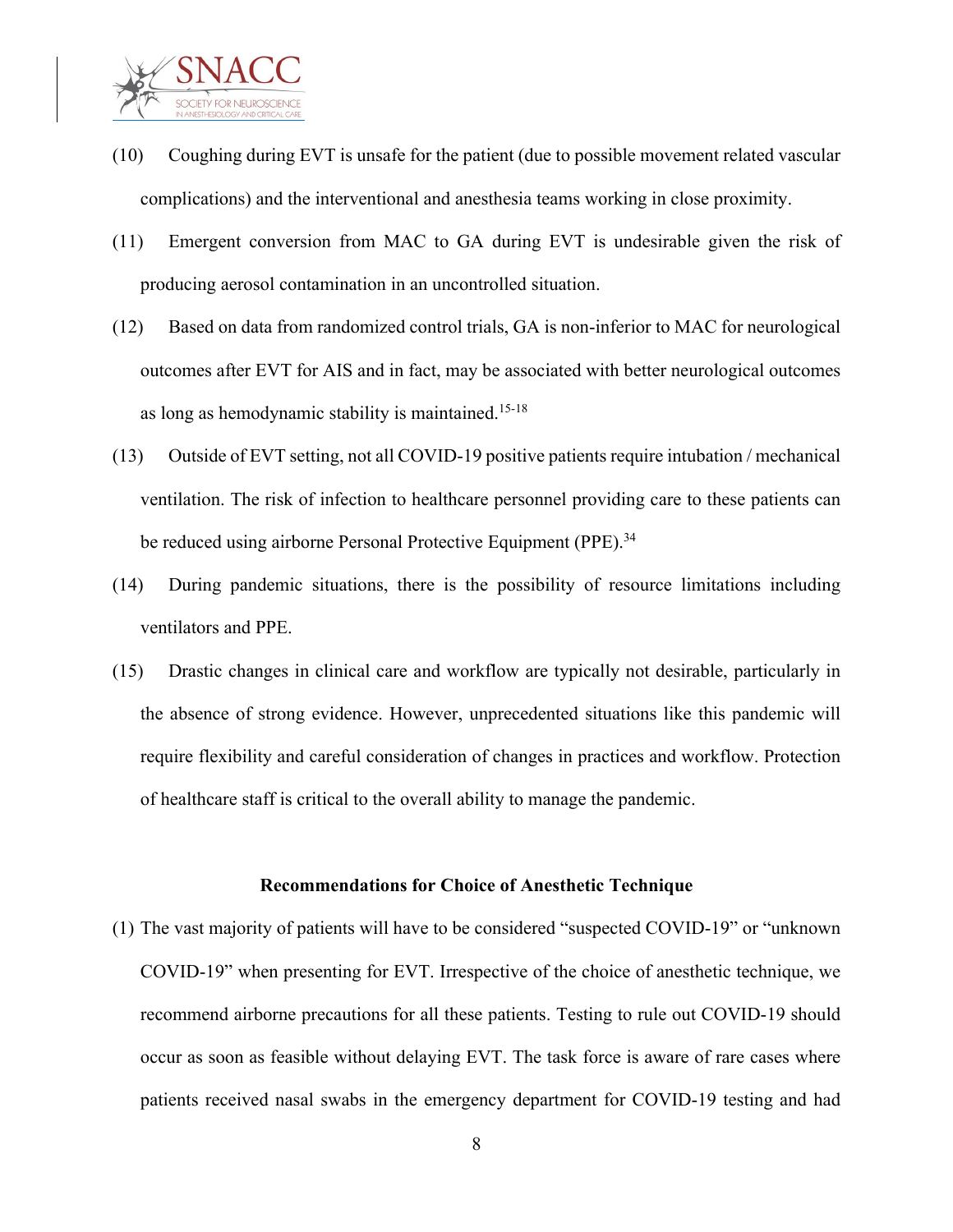

significant epistaxis following administration of heparin during thrombectomy. While this is uncommon, we believe it is important to alert all involved in the care of AIS patients about the possible risk. COVID-19 testing and its timing should account for this possibility.

- (2) Anesthesia personnel should use properly fitted N95 masks or PAPRs (Powered Air Purifier Respirator, for those who are not fit-tested, have facial hair, or fail N95 fit-testing) when caring for patients with known or suspected COVID-19 and when performing intubation or other procedures that may generate aerosolized particles. Surgical face masks protect against droplet transmission but do not protect against aerosolized particles. Given the possible shortage of N95 masks, N95 masks may have to be reused according to individual institutional guidance. In addition, surgical cap, eye protection (goggles and face shield), full gown / double gloves should be used. Proper donning and doffing practices should be practiced.
- (3) The choice of anesthetic technique should be carefully individualized accounting for the patient's neurological and medical status as well as the risk of infection to healthcare personnel. The threshold for tracheal intubation will need to be altered by the situation presented and is likely to be impacted by availability of equipment and personnel. In general, the threshold for the use of GA for EVT may be reduced during COVID-19 pandemic. If the anesthesiologist has any concerns for possible urgent conversion from MAC to GA during EVT, it is advisable to start with GA. However, not all patients undergoing EVT need to be intubated solely for the purpose of reducing the risk to healthcare personnel. In fact, intubation may increase the risk of aerosolization and hence, the exposure.
- (4) Not all COVID-19 positive / suspected positive patients require GA for EVT because
	- a. Most COVID-19 positive patients (including those not suffering from AIS) do NOT require intubation / mechanical ventilation unless they are in respiratory failure.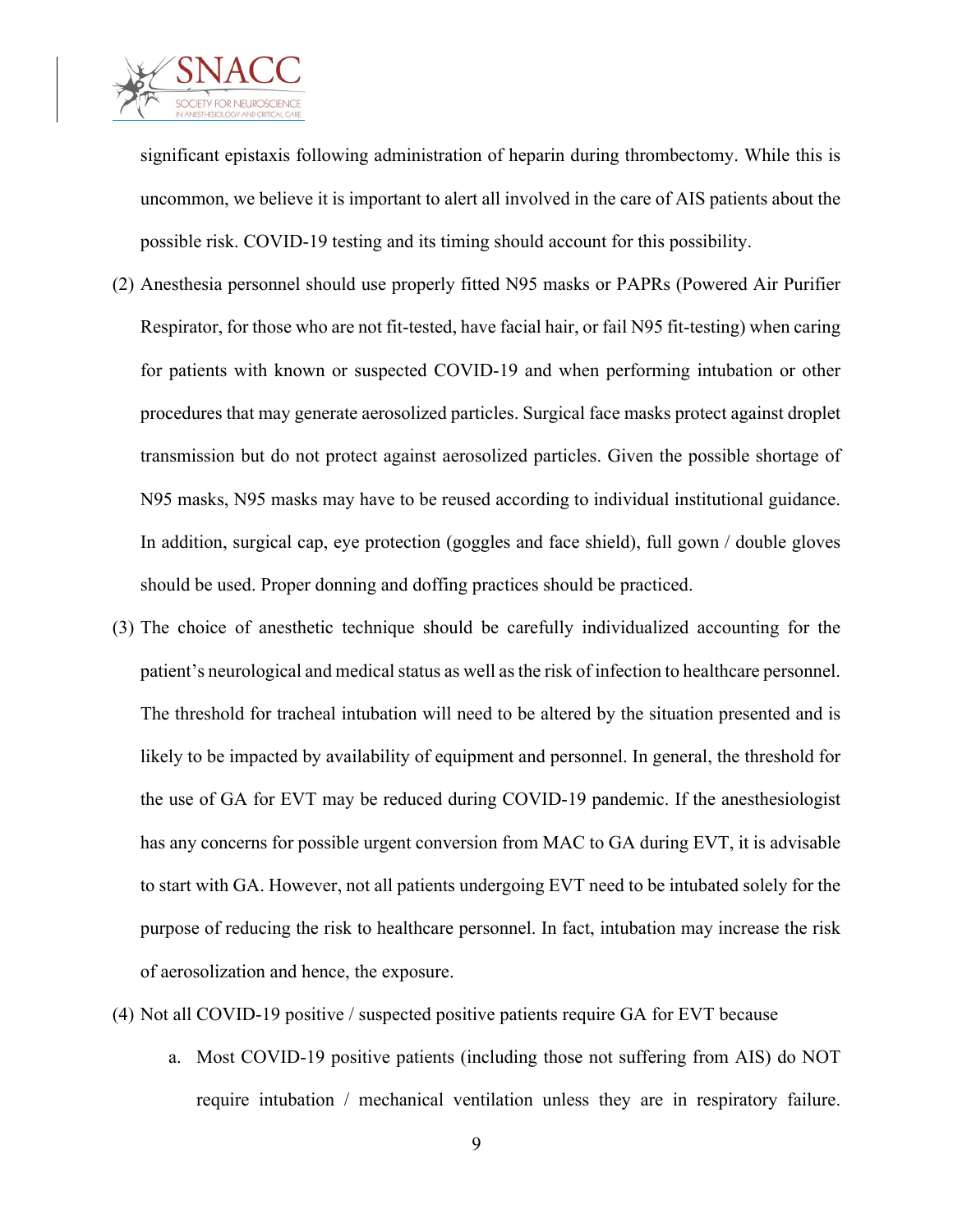

Infection risk to healthcare personnel providing care to the patients who are stable and not intubated can be managed using Personal Protective Equipment (PPE).

- b. Bag-mask ventilation, intubation, extubation and airway interventions result in aerosolization of respiratory secretions, thereby increasing the likelihood of exposure to the anesthesiologists and other personnel in the room. Airway interventions require airborne precaution including possible use of PAPR and hence, extra time which may delay puncture time and revascularization.
- (5) Figure 1 outlines a suggested scheme to decide GA versus MAC during COVID-19. The following criteria may be used to identify patients who may be preferred candidates for GA during the COVID-19 pandemic:
	- a. Known / suspected COVID-19 positive patients with AIS who have:
		- i. acute respiratory distress / hypoxemia / requiring high flow oxygen or
		- ii. active cough or
		- iii. inability to protect airway or
		- iv. active vomiting
	- b. Posterior circulation / dominant cerebral hemisphere occlusions
	- c. Severe stroke (NIHSS >15) or GCS <9
	- d. Agitated / uncooperative patients / aphasic patients
- (6) The following criteria may be used to identify patients who may be suitable candidates for MAC during COVID-19 pandemic:
	- a. Patients who do not have acute respiratory distress or hypoxemia requiring high flow oxygen, are not actively coughing or vomiting, and are able to protect their airway
	- b. Anterior circulation / non-dominant cerebral hemisphere occlusions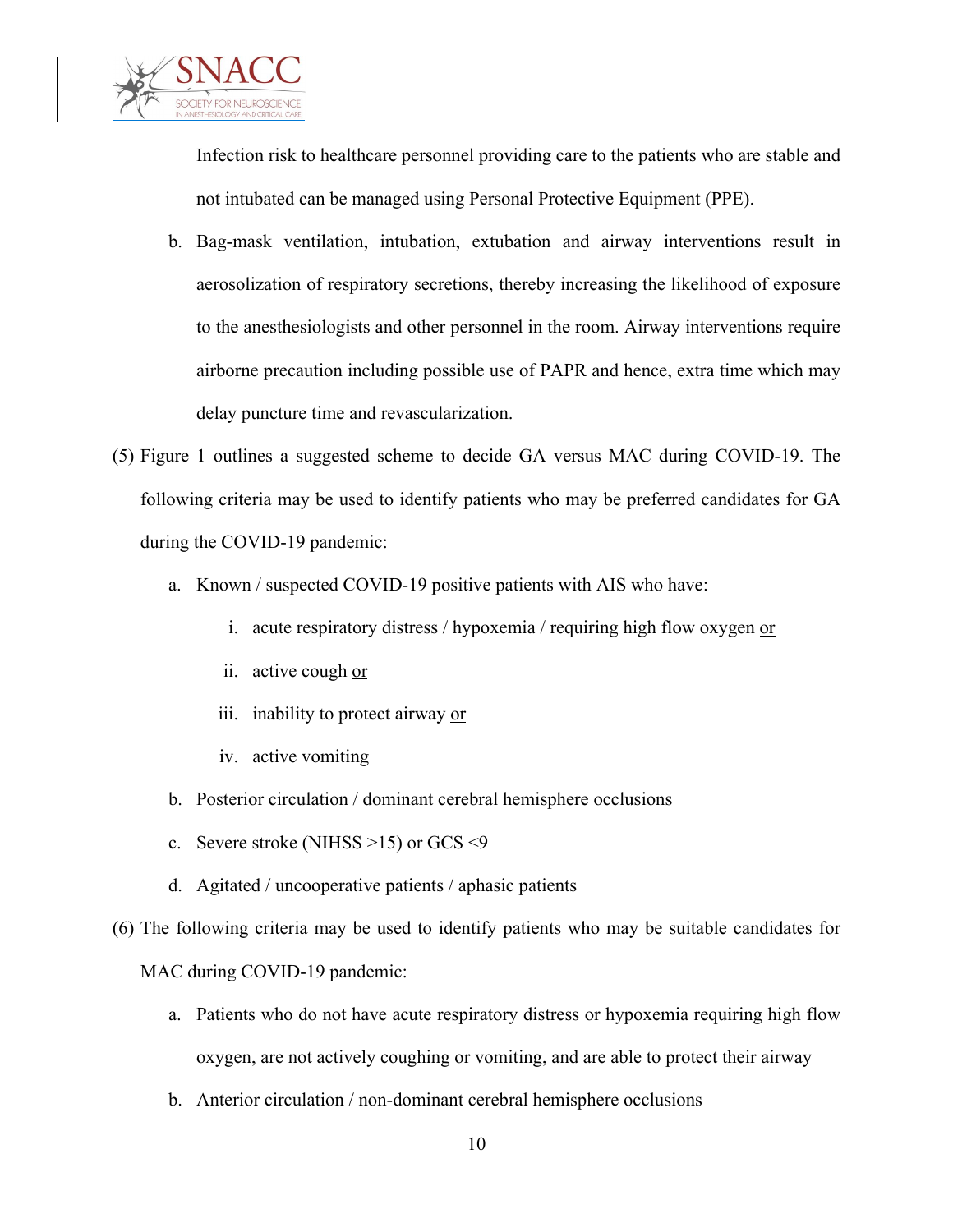

## c. NIHSS  $\leq$  15 and GCS  $>9$

- (7) The decision to intubate and use GA should be made early, based on close communication between anesthesiologist, interventionalist, neurologist and the emergency medicine team. Ideally, intubation / induction of GA should be performed in an airborne isolation room that has negative-pressure relative to the surrounding area. This may have to be performed in the emergency department to avoid exposure to personnel in subsequent locations (CT scanner, transport and IR suite). Importantly, this should be viewed as induction of anesthesia in the emergency department (as opposed to emergent intubation) and careful attention should be paid to strict maintenance of hemodynamic and ventilation goals. Airway should be managed by the most experienced person available. However, it is recognized that induction of anesthesia in the ED may not be logistically feasible or safe for many institutions and intubation will need to occur in an alternative negative-pressure location or the interventional radiology (IR) suite.
- (8) Patients suffering from AIS while already in the hospital and requiring GA for EVT based on above criteria should be intubated safely in a suitable negative pressure location while minimizing delays in cerebral reperfusion.
- (9) At some centers that receive transfers for EVT from other hospitals, patients are sometimes brought directly to the IR suite by EMS personnel. In such circumstances, it is recommended to have the patient received in a suitable negative pressure location where anesthetic technique decision and induction of anesthesia can be performed if needed.
- (10) Situations when intubation may have to be performed in IR suite:
	- a. COVID-19 positive patient actively coughing or in respiratory distress / hypoxemia who is not already intubated.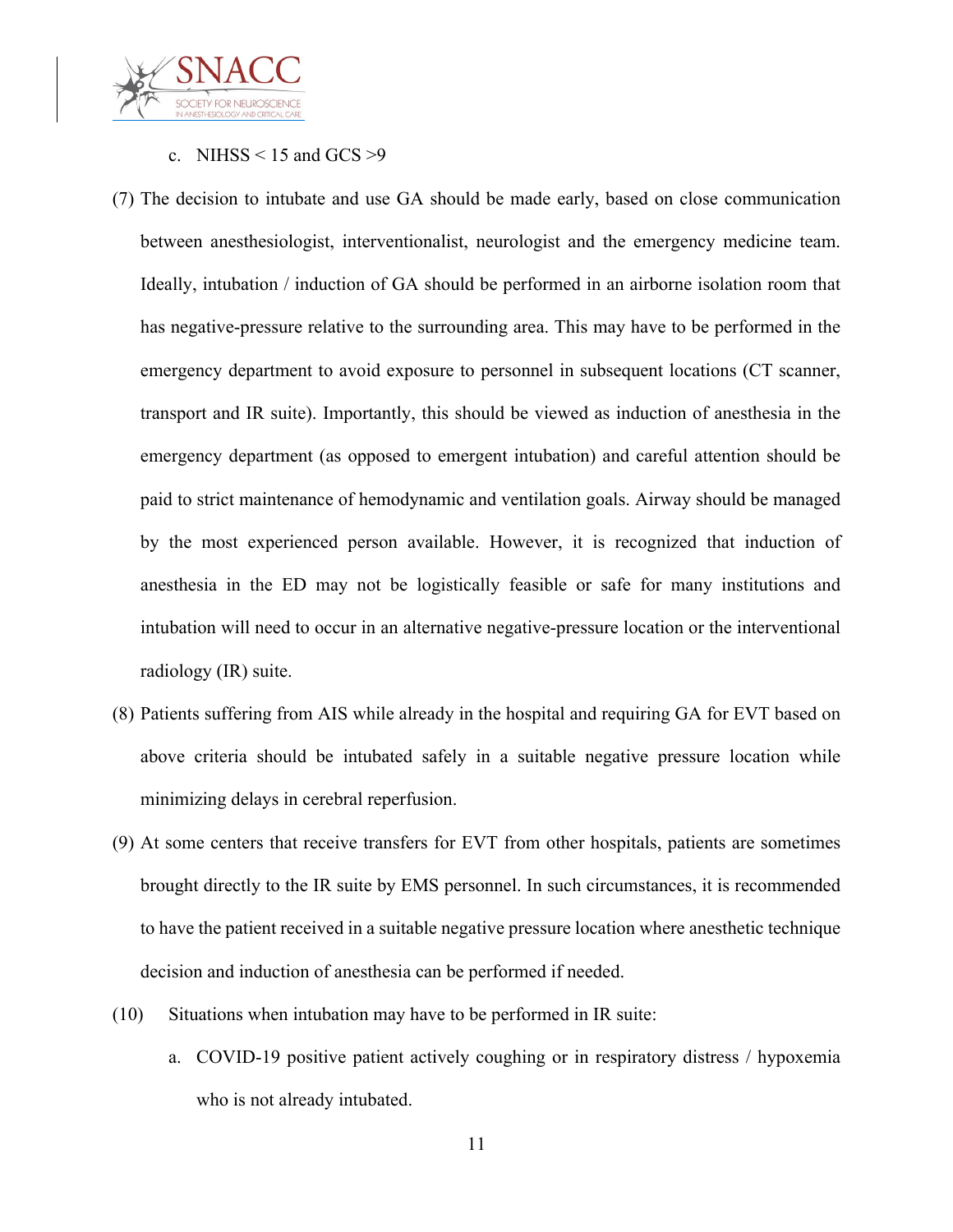

- b. Need to convert from planned or ongoing MAC to GA due to changes in patient's respiratory condition, acute neurological deterioration or procedure-related complication.
- (11) Each institution should carefully adapt the above recommendations to optimally suit local workflow. Institutional adaptions of these recommendations should balance timeliness of EVT, safety of healthcare personnel and available resources while accounting for possible implications on institutional workflow.

## **General recommendations for anesthetic management of EVT in known / suspected COVID-19 positive patients (irrespective of the anesthetic technique)**

Previously published general recommendations for anesthetic management should be followed.<sup>25-</sup>  $29$  Below are some special considerations relevant to patients requiring emergent EVT.<sup>30, 44</sup>

- (1) Airborne precautions should be used for all patients and number of personnel should be reduced to essential (any patient may potentially be asymptomatic carrier of SARS-CoV-2 even in the absence of concerning clinical symptoms for severe viral infection or aerosolization). Lead apron should be worn prior to "donning" PPE.
- (2) Irrespective of the anesthetic technique, GA or MAC, hemodynamic stability and oxygenation / ventilation should be optimized and maintained in the recommended range. According to the current guidelines, systolic blood pressure should be maintained between 140 and 180 mmHg.<sup>30</sup> Blood pressure goals may need to be readjusted after reperfusion in discussion with interventionalists and stroke team. Normocapnia should be maintained and inspired oxygen concentration titrated to maintain oxygen saturation  $> 94\%$ .<sup>44</sup>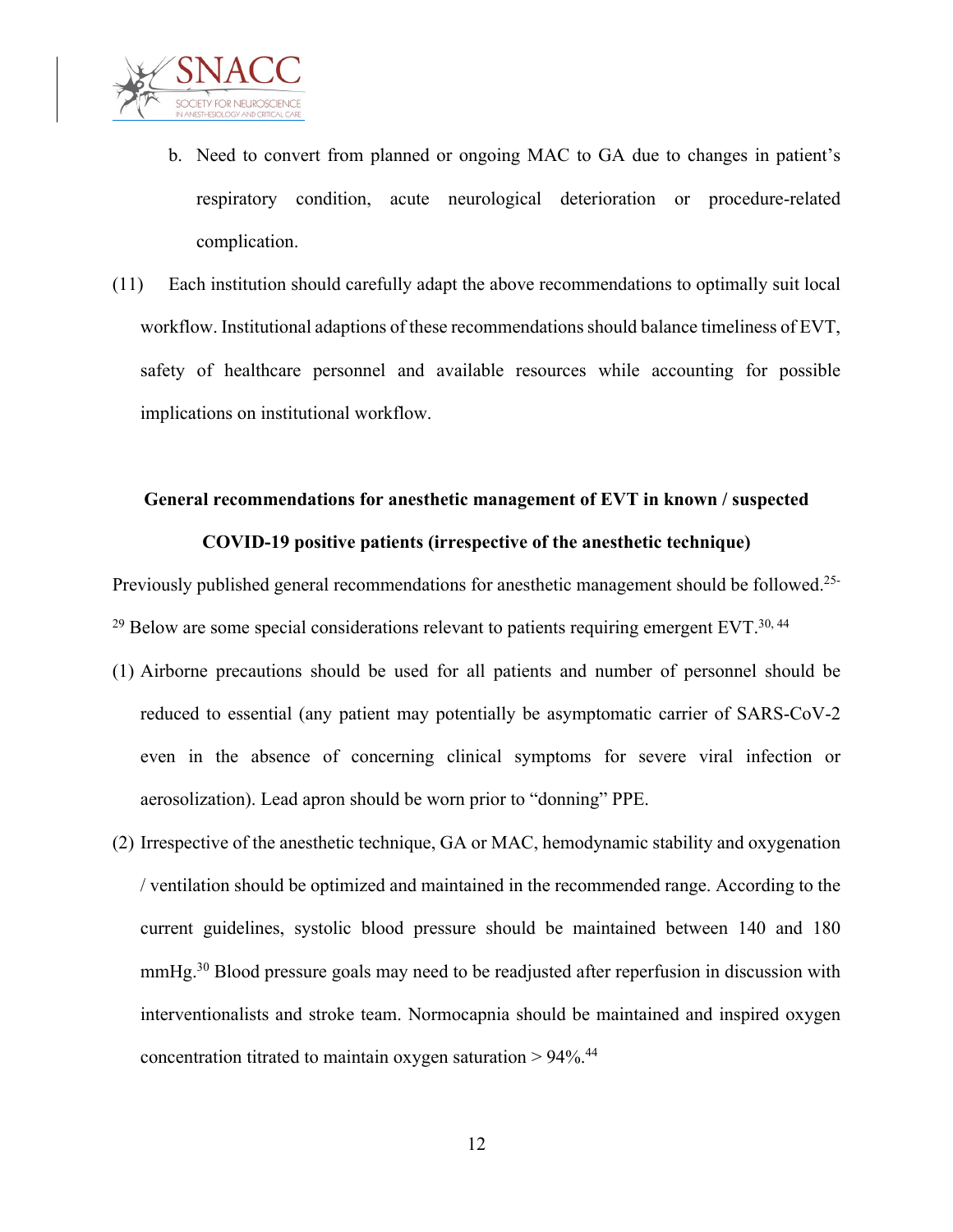

- (3) Any delays in cerebral reperfusion as a result of change in practice, specifically due to the increased use of GA should be minimized while accounting for essential COVID-19 precautions. It is anticipated that door-to-puncture times may be delayed but every effort should be made to minimize this.
- (4) The use of PAPR / PPE and any changes in workflow may create difficulties in communication. Extra care is warranted to ensure effective communications.
- (5) It is recognized that anesthesiologists are not routinely involved in EVT at some institutions. It is recommended that during the pandemic, such institutions consider using a lower threshold to involve anesthesiologists in EVT since emergent intubation may be associated with higher risk of exposure for all personnel in IR suite. Early communication with anesthesia is recommended to better plan human resources in what may be a human resource scarce situation.

#### **Recommendations for GA / intubation during COVID-19 pandemic**

Previously published general recommendations for intubation and anesthetic management should be followed. <sup>25-29</sup> Below are some special considerations relevant to patients requiring emergent EVT.

- (1) Airborne precautions should be used for intubation. These include PAPRs / properly fitted N95 masks, goggles, face shields, protective clothing and double gloves.
- (2) As stated above, intubation / induction of GA should be performed in an airborne isolation room that has a negative-pressure relative to the surrounding area.
- (3) Any delays in cerebral reperfusion as a result of change in practice, specifically due to the use of GA should be minimized while accounting for essential COVID-19 precautions. Since the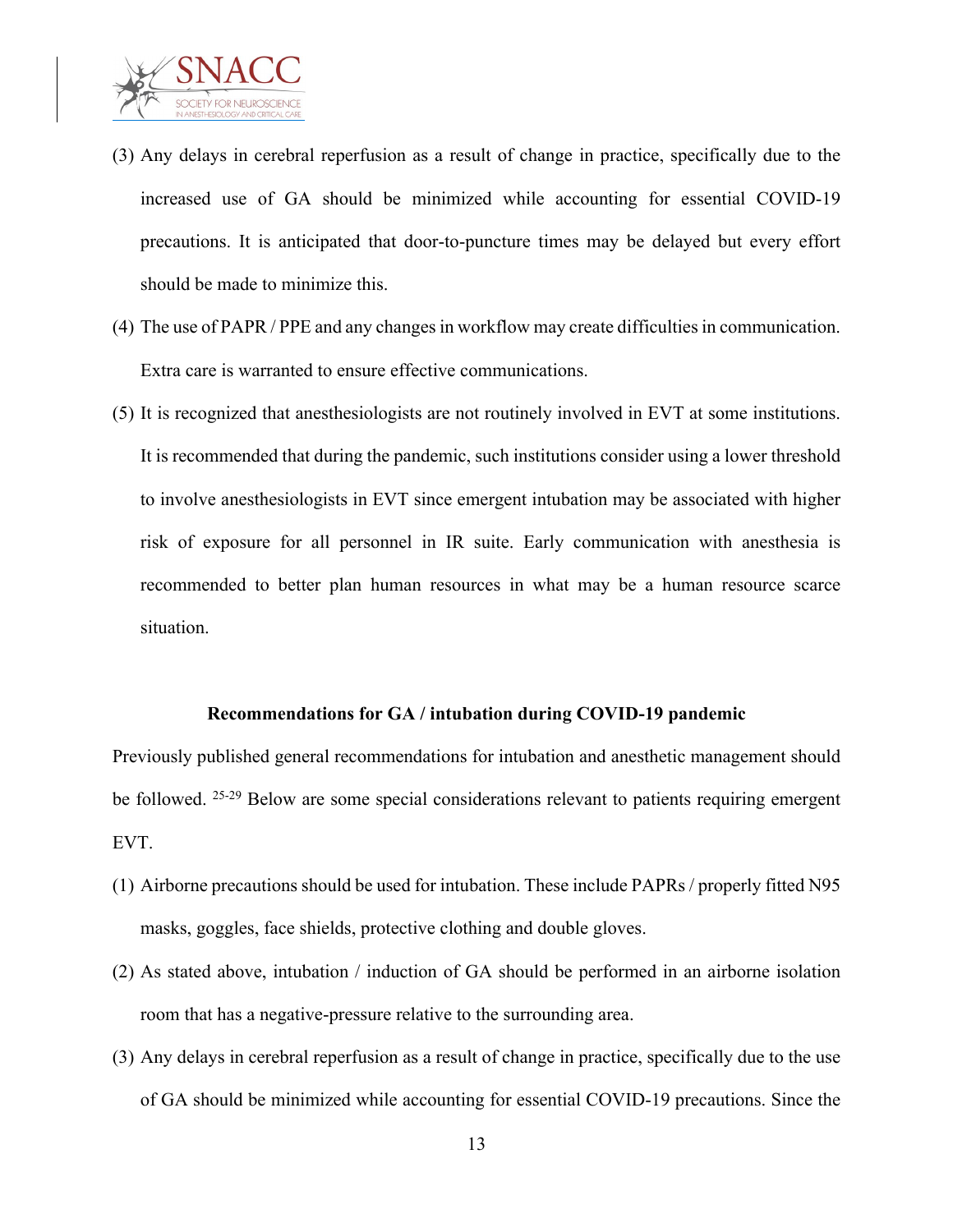

preparation for intubation in a known / suspected COVID-19 positive patient is likely to take longer than a regular intubation, it is critical that hemodynamic parameters be strictly maintained in the recommended range while awaiting intubation.

- (4) Airway devices, medications including anesthetic and vasoactive drugs, suction device, ventilators and monitors should be ready prior to induction of anesthesia. Rapid, focused assessment of neurological status, hemodynamics and airway should be performed. Patients with COVID-19 may have associated myocardial injury exposing them to a greater risk of hemodynamic instability.<sup>2, 45-47</sup>
- (5) Following a 5-minute preoxygenation with good mask seal, rapid sequence induction should be performed using videolaryngoscopy, carefully avoiding hypotension. It is recommended that vasopressors and / or inotropes be readily available. Two pieces of wet gauze can be considered to cover the mouth and nose of patients. <sup>25</sup> Sufficient doses of neuromuscular blocking agent should be given to ensure no cough reflex during intubation.
- (6) Avoid the use of laryngeal mask airway (LMA) for GA unless it is for rescuing a difficult airway.
- (7) A High efficiency particulate air (HEPA) filter should be placed directly on the tracheal tube immediately after intubation. Additionally, viral filters should be placed between the expiratory limb and the anesthesia machine to prevent contamination of the machine. Breathing circuits should be carefully discarded after every use**.**
- (8) Disconnections of breathing circuits and changes of ventilators should be avoided to reduce the risk of aerosolization and contaminating multiple ventilators. There may also be a reduced availability of ventilators during the pandemic requiring conservation of ventilators / anesthesia machines (which may be needed to be deployed as ICU ventilators). It may be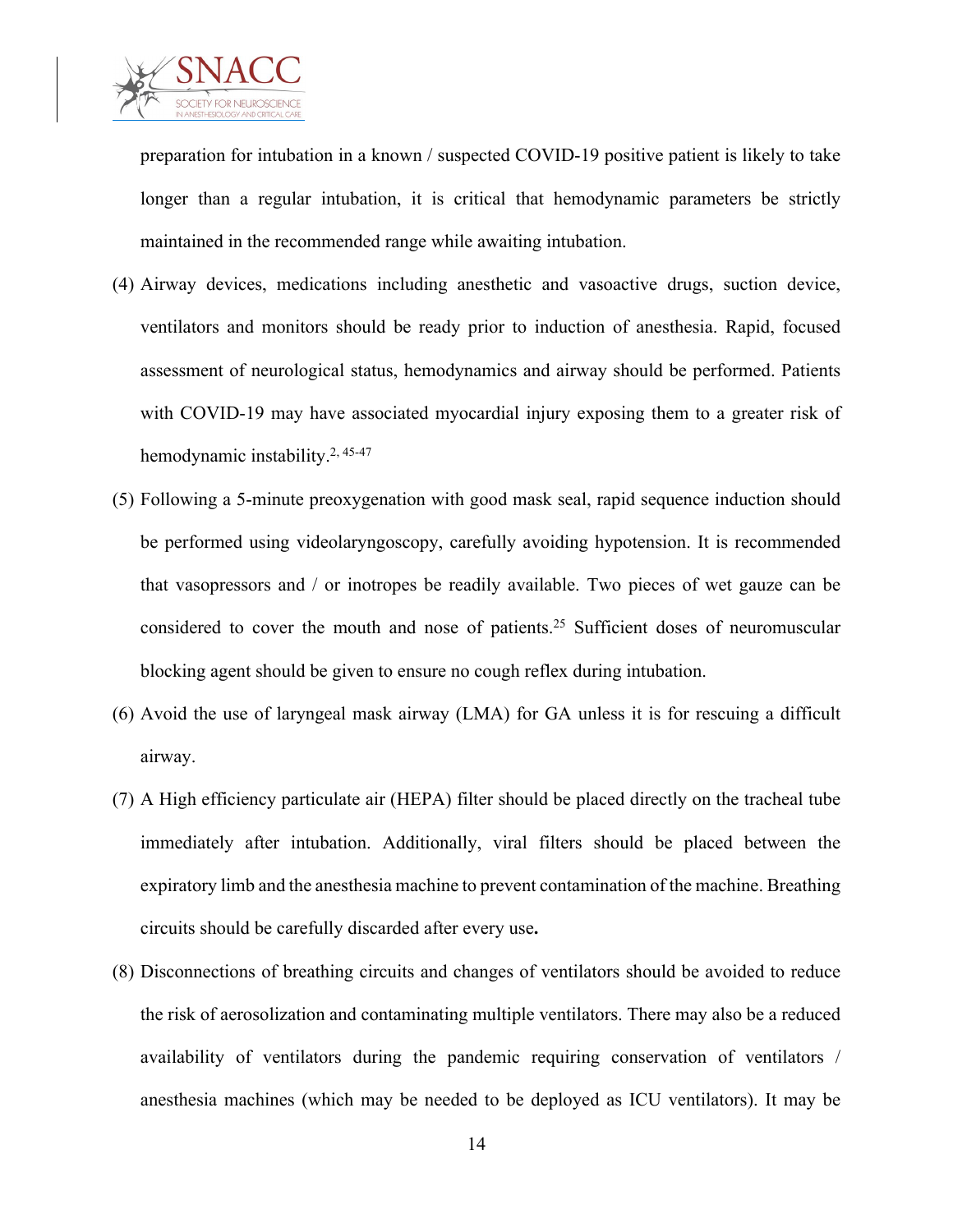

desirable to use the same ventilator (in some cases, a transport ventilator) for transport as well as during thrombectomy as well as in ICU. This implies that intravenous anesthesia may have to be used for anesthetic management.

- (9) If changes in ventilator or breathing circuits are required, standard precautions should be used to minimize aerosolization during disconnection. These include ensuring that no breaths will be taken during the disconnect by using neuromuscular blockade and clamping the tracheal tube prior to the ventilator change. A HEPA filter should remain connected to the tracheal tube while changing breathing circuit or ventilator.
- (10) Capnography should be used throughout the duration of mechanical ventilation to avoid inadvertent hypo / hyperventilation.
- (11) The gas sampling tubing should also be protected by a HEPA filter, and gases exiting the gas analyzer should be scavenged and not allowed to return to the room air.<sup>48</sup>
- (12) It is recommended that anesthesiologists continue to use medications that they are most familiar with in this setting to maintain physiological goals.
- (13) Nasal / esophageal temperature probes should be avoided. Bladder temperature or skin temperature monitoring are preferred.
- (14) Extubation following GA should be ideally performed in an airborne isolation room that has negative-pressure relative to the surrounding area, preferably in the ICU. Sedation and neuromuscular blockade should be titrated to facilitate early extubation under supervision of an anesthesiologist. Extubation should not be delayed unless there is neurological or respiratory deterioration. Standard extubation criteria should be applied. It is recognized that in resource limitation scenarios, patients may need to be extubated in the IR suite. In such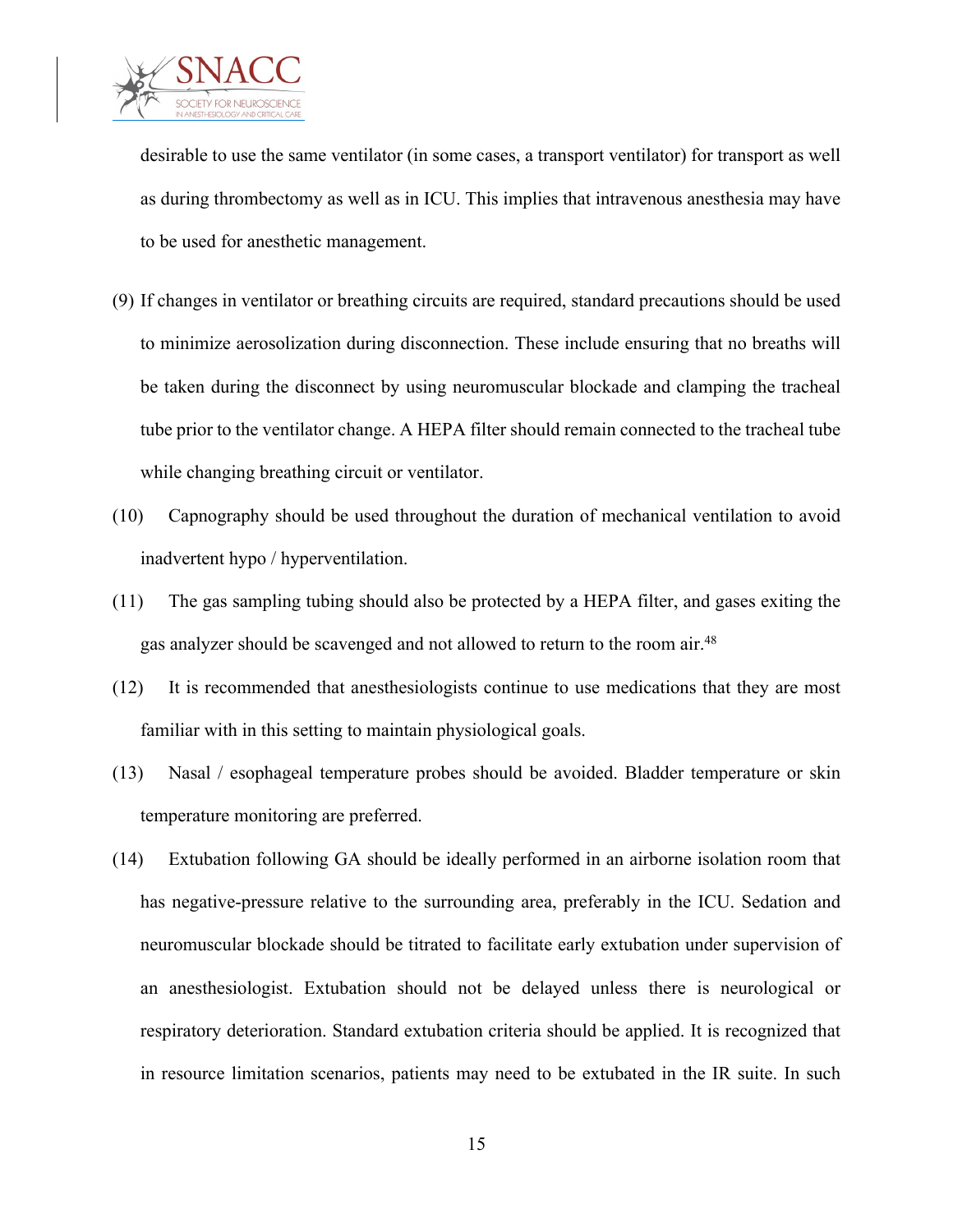

cases, extubation should be carefully performed under airborne precautions and special attention to preventing coughing during extubation. The patient should wear a surgical mask after extubation and receive low flow oxygen as needed. Droplet and contact precautions should continue until COVID-19 status is confirmed negative.

#### **Recommendations for MAC during COVID-19 pandemic**

- (1) The use of MAC using the criteria recommended above is best suited for experienced anesthesiologists and centers with a low rate of conversion from MAC to GA. There is a lack of prediction tools or established risk factors for conversion from MAC to GA. Clinicians should exercise judgement and avoid MAC if there is any concern that a patient will require conversion to GA.
- (2) While using MAC, the patient should wear a surgical mask.<sup>42, 43</sup> Surgical mask should be placed on top of the nasal prongs or under face mask.
- (3) Oxygen flow through nasal cannula should be as low as possible to achieve  $SpO_2 > 94\%$ .<sup>44</sup> Avoid oxygen flow rates > 5L/min to minimize aerosolization and carefully consider conversion to GA if patient continues to remain hypoxemic.<sup>39</sup> If available, oxygen masks with expiratory viral filters may be used.
- (4) Capnography may be feasible using recommendations provided by Anesthesia Patient Safety Foundation (APSF).<sup>48</sup>
- (5) Minimal sedation necessary should be used in order to avoid the need for insertion of oropharyngeal airways or the use of jaw thrust / chin lift. Anesthesiologists should continue to use pharmacological agents they are most familiar with for MAC in this setting.
- (6) Extra caution is warranted in case pooling of secretions requiring suctioning.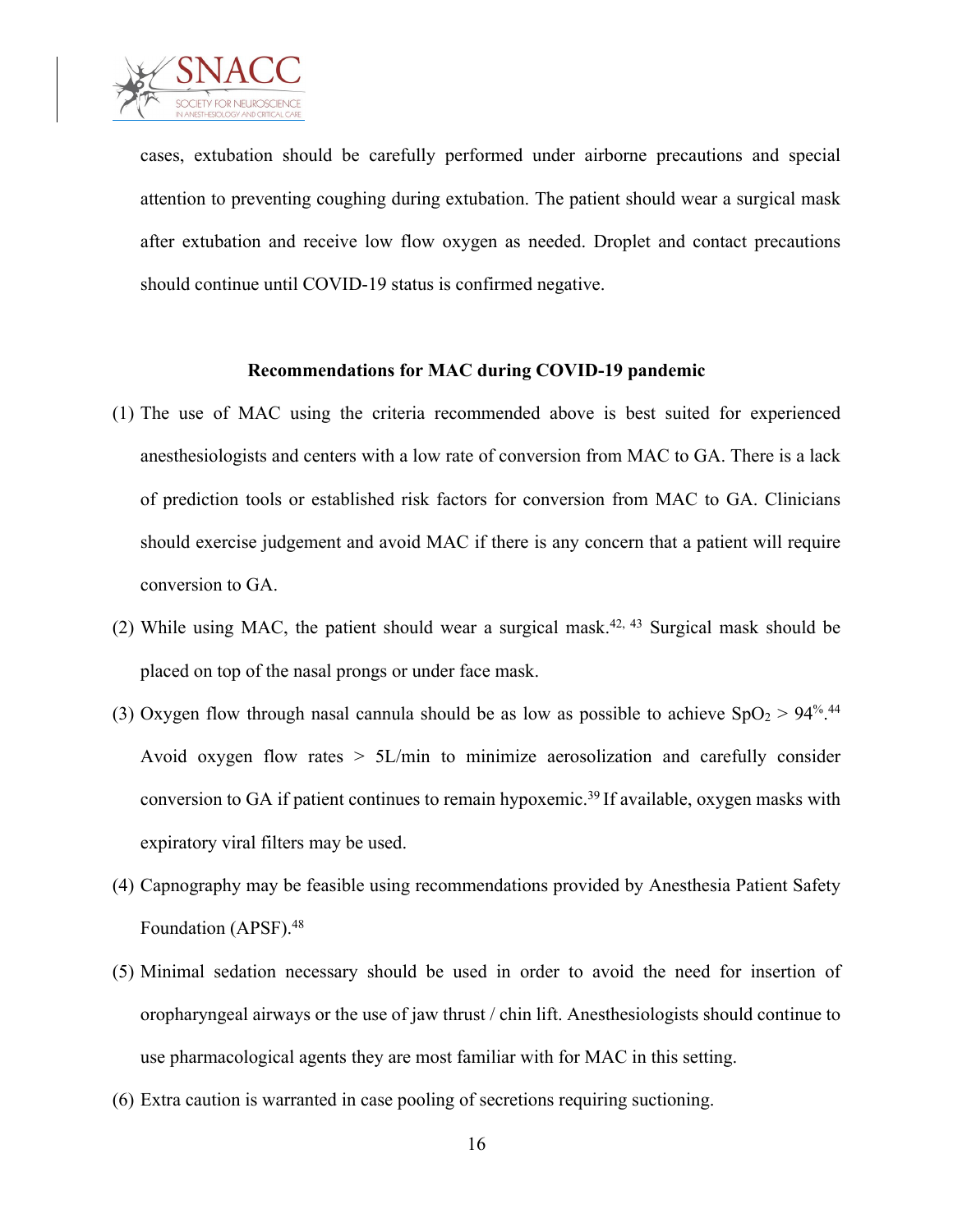

(7) Anesthesiologists should be prepared to safely convert to GA if needed.

## **Recommendations for urgent conversion from MAC to GA during COVID-19 pandemic**

- (1) Conversion to GA may be required due to changing patient or procedural conditions. Emergency intubations may be associated with a higher risk of aerosolization and may be linked to higher transmission events.<sup>25</sup>
- (2) In the event that urgent conversion to GA is necessary, all non-essential personnel should leave the room during intubation. Rapid sequence intubation should be performed using videolaryngoscopy by the most experienced person available using airborne precautions.<sup>25-27</sup>
- (3) As with a planned general anesthetic, vasopressors should be immediately available in order to maintain a systolic  $BP > 140$  mmHg. Once the patient is intubated, ventilation should be managed to achieve normoxia and normocapnia.
- (4) After urgent conversion to GA aerosolization may be a risk but with routine airborne precautions already in place, it is possible to resume EVT quickly.

## **Recommendations for within hospital transport during COVID-19 pandemic**

- (1) Transport for post-EVT imaging should be limited as much as possible. It is recommended that post-EVT imaging only be performed in the setting of concern for neurological compromise and to rule out hemorrhagic conversion if it cannot be done using a flat-panel CT in the IR suite. Patients receiving GA should remain intubated for imaging.
- (2) HEPA filter should remain connected directly to the tracheal tube for intubated patients and capnography used throughout the transport to avoid inadvertent hypo / hyperventilation.
- (3) Coughing / disconnections of breathing circuits should be avoided as described above.
- (4) Hemodynamics should be strictly maintained during transport using standard guidelines.<sup>30, 44</sup>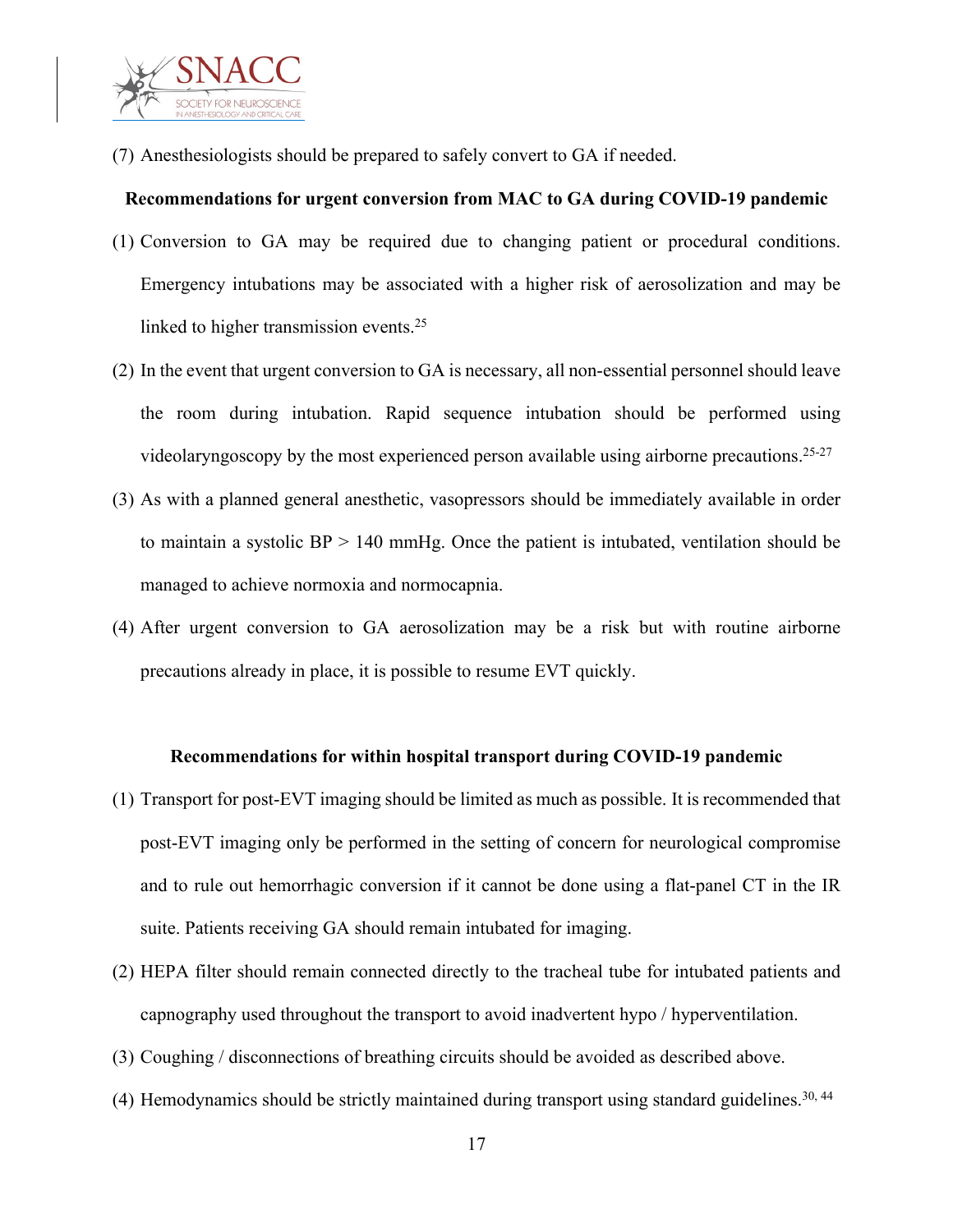

- (5) Patients who are not ventilated during transport should wear a surgical mask. Oxygen can be administered by nasal cannula under the mask or face mask over the surgical mask during transport.
- (6) Personnel transporting an intubated patient should wear PPE since contact with patient and equipment is expected. Ideally, they should be accompanied by another member of the care team (not in PPE) to help interact with the environment as needed. The PPE that was used during airborne procedures must be doffed before leaving the room and should not be worn for transport.

#### **Administrative recommendations during COVID-19 pandemic**

- (1) Changes in institutional practice during COVID-19 pandemic should be carefully implemented to prevent inadvertent consequences.
- (2) Multidisciplinary consensus and education should be organized accounting for unique local needs.
- (3) Quality measures for AIS and patient outcomes should be carefully monitored during the pandemic and institutions should have a plan to return to regular practice at the end of the pandemic.

#### **Anticipated impact of recommendations**

- (1) Increased utilization of GA for EVT in AIS
- (2) Potential delays in door-to-puncture times and hence reperfusion times in patients receiving GA (attributable largely to precautions necessary for airway management). These delays may be unavoidable in the current extraordinary circumstances.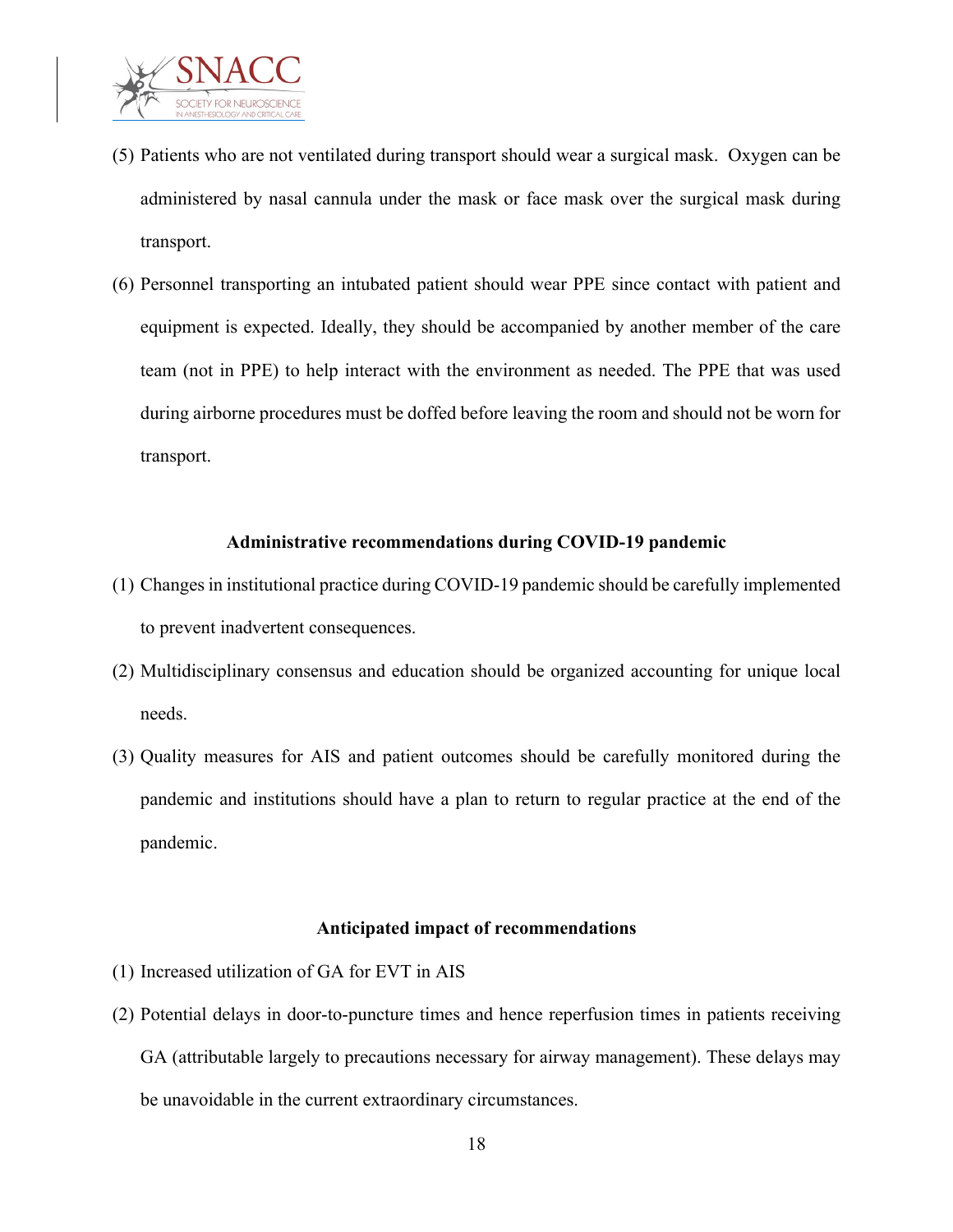

(3) Enhanced safety of healthcare providers

## **Limitations**

- (1) Data directly examining the impact of COVID-19 or other respiratory infections of the outcomes of AIS are unknown.
- (2) This recommendation does not address the process for special "COVID-19 only" designation of CT scanners, MRIs, IR suites or their decontamination after exposure.
- (3) The recommendations may not be universally applicable in entirety; all institutions are expected to variably adapt to this recommendation accounting for local processes of care and resource availability.
- (4) These recommendations assume the current turn-around time of about 2 hours for COVID-19 test results to become available. The recommendations may need to be updated if a rapid diagnostic test for COVID-19 were to become available.

#### **Summary and Conclusions**

This expert consensus provides a framework for careful selection and implementation of anesthetic technique for EVT for AIS during COVID-19 pandemic. Institutions currently using GA for all EVTs should continue to do so with added airborne precautions. Institutions using MAC for all or majority of EVTs should consider lowering the threshold for using GA using the criteria suggested above. Airborne precautions should be used in all cases. All institutions should carefully implement changes to existing workflows anticipating impact on patients as well as providers. If possible, any drastic changes in workflow should be avoided. The issues and solutions described herein may be generalizable to future pandemics which conceivably could present similar medical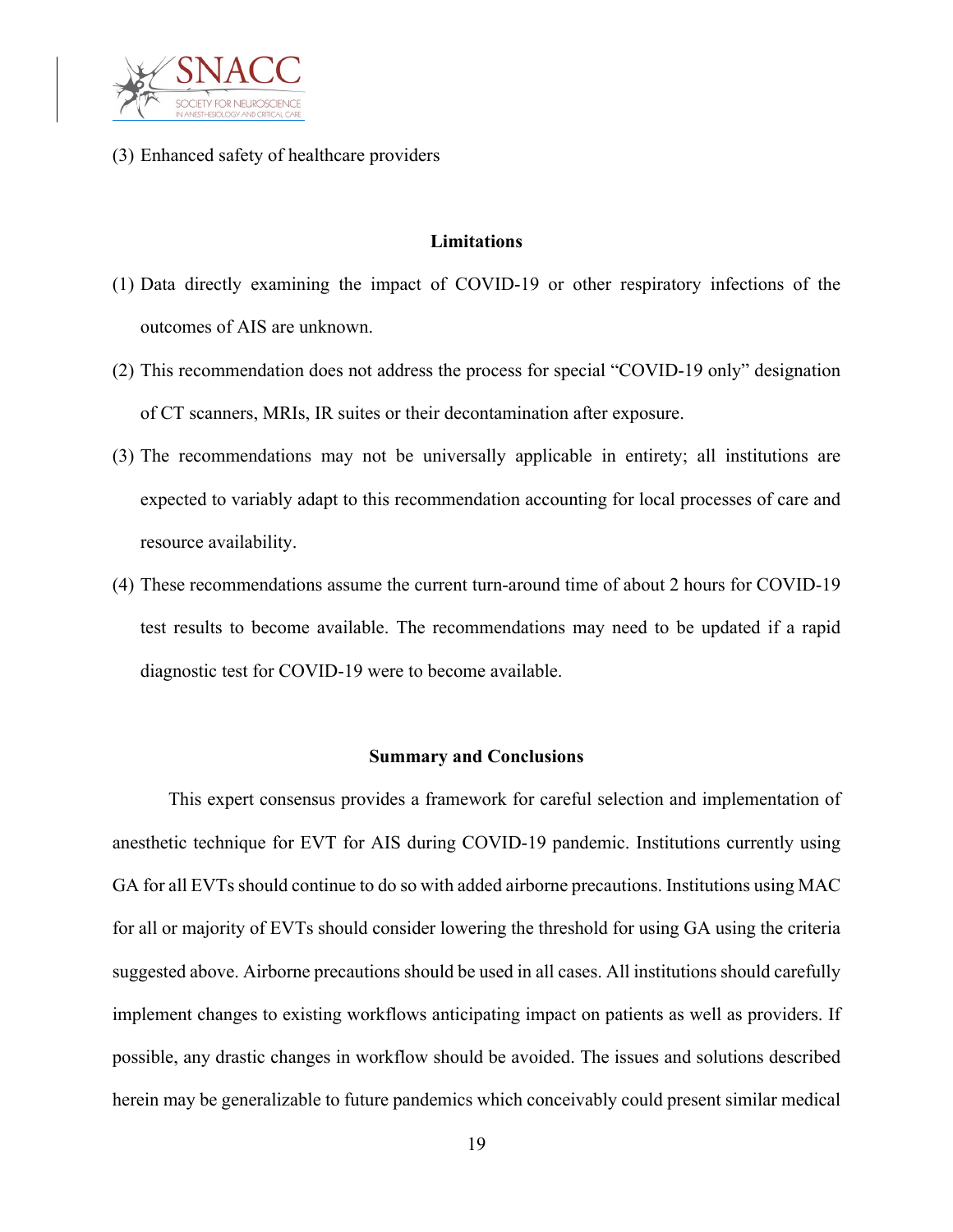

issues and resource constraints. Additionally, these recommendations may have to be updated as new information about COVID-19 becomes available.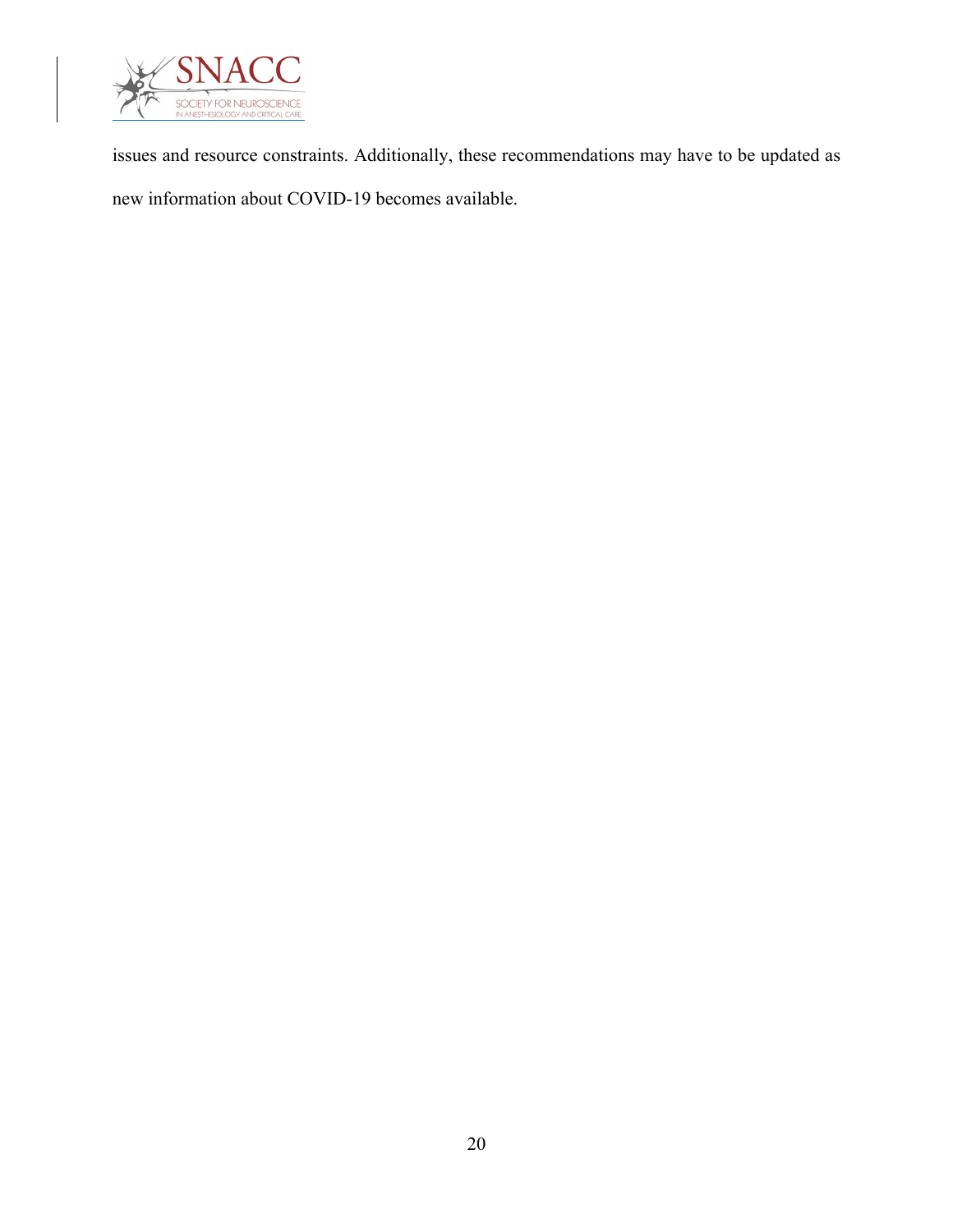

## **References**

- 1. Zhu N, Zhang D, Wang W, et al. A Novel Coronavirus from Patients with Pneumonia in China, 2019. *N Engl J Med* 2020;382: 727-733.
- 2. Li B, Yang J, Zhao F, et al. Prevalence and impact of cardiovascular metabolic diseases on COVID-19 in China. *Clin Res Cardiol* 2020.
- 3. Li Y, Wang M, Zhou Y, et al. Acute Cerebrovascular Disease Following COVID-19: A Single Center, Retrospective, Observational Study. [2020. Available at: https://papers.ssrn.com/sol3/papers.cfm?abstract\_id=3550025.
- 4. Jumaa MA, Zhang F, Ruiz-Ares G, et al. Comparison of safety and clinical and radiographic outcomes in endovascular acute stroke therapy for proximal middle cerebral artery occlusion with intubation and general anesthesia versus the nonintubated state. *Stroke* 2010;41: 1180-4.
- 5. Davis MJ, Menon BK, Baghirzada LB, et al. Anesthetic management and outcome in patients during endovascular therapy for acute stroke. *Anesthesiology* 2012;116: 396-405.
- 6. van den Berg LA, Koelman DL, Berkhemer OA, et al. Type of anesthesia and differences in clinical outcome after intra-arterial treatment for ischemic stroke. *Stroke* 2015;46: 1257- 62.
- 7. Berkhemer OA, van den Berg LA, Fransen PS, et al. The effect of anesthetic management during intra-arterial therapy for acute stroke in MR CLEAN. *Neurology* 2016;87: 656-64.
- 8. Abou-Chebl A, Yeatts SD, Yan B, et al. Impact of General Anesthesia on Safety and Outcomes in the Endovascular Arm of Interventional Management of Stroke (IMS) III Trial. *Stroke* 2015;46: 2142-8.
- 9. Brinjikji W, Murad MH, Rabinstein AA, et al. Conscious sedation versus general anesthesia during endovascular acute ischemic stroke treatment: a systematic review and meta-analysis. *AJNR Am J Neuroradiol* 2015;36: 525-9.
- 10. Campbell BCV, van Zwam WH, Goyal M, et al. Effect of general anaesthesia on functional outcome in patients with anterior circulation ischaemic stroke having endovascular thrombectomy versus standard care: a meta-analysis of individual patient data. *Lancet Neurol* 2018;17: 47-53.
- 11. Sivasankar C, Stiefel M, Miano TA, et al. Anesthetic variation and potential impact of anesthetics used during endovascular management of acute ischemic stroke. *J Neurointerv Surg* 2016;8: 1101-1106.
- 12. Schonenberger S, Uhlmann L, Hacke W, et al. Effect of Conscious Sedation vs General Anesthesia on Early Neurological Improvement Among Patients With Ischemic Stroke Undergoing Endovascular Thrombectomy: A Randomized Clinical Trial. *JAMA* 2016;316: 1986-1996.
- 13. Lowhagen Henden P, Rentzos A, Karlsson JE, et al. General Anesthesia Versus Conscious Sedation for Endovascular Treatment of Acute Ischemic Stroke: The AnStroke Trial (Anesthesia During Stroke). *Stroke* 2017;48: 1601-1607.
- 14. Simonsen CZ, Yoo AJ, Sorensen LH, et al. Effect of General Anesthesia and Conscious Sedation During Endovascular Therapy on Infarct Growth and Clinical Outcomes in Acute Ischemic Stroke: A Randomized Clinical Trial. *JAMA Neurol* 2018;75: 470-477.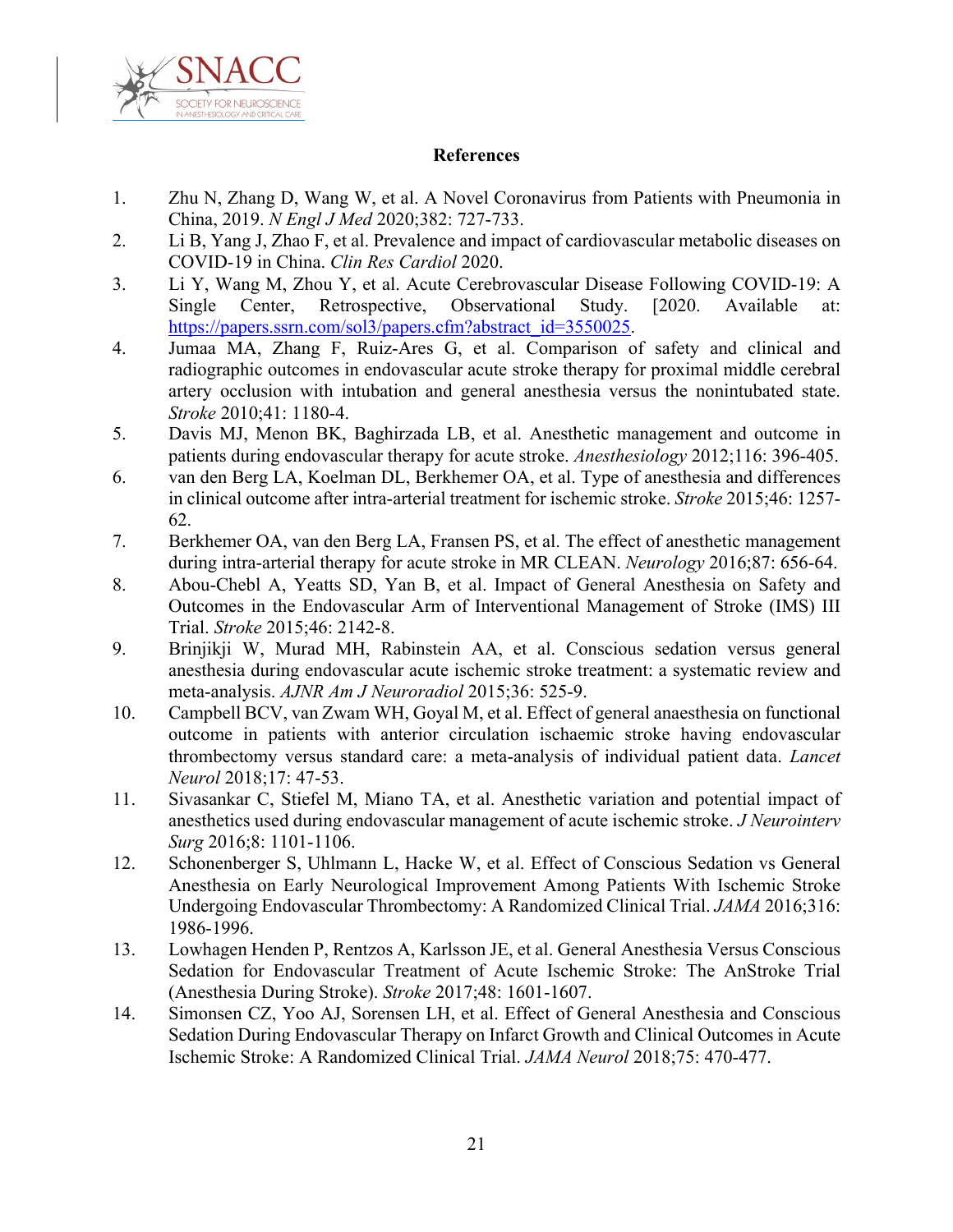

- 15. Rasmussen M, Simonsen CZ, Sharma D. Letter by Rasmussen et al Regarding Article, "Anesthesia-Related Outcomes for Endovascular Stroke Revascularization: A Systematic Review and Meta-Analysis". *Stroke* 2018;49: e20.
- 16. Schonenberger S, Henden PL, Simonsen CZ, et al. Association of General Anesthesia vs Procedural Sedation With Functional Outcome Among Patients With Acute Ischemic Stroke Undergoing Thrombectomy: A Systematic Review and Meta-analysis. *JAMA* 2019;322: 1283-1293.
- 17. Campbell D, Diprose WK, Deng C, et al. General Anesthesia Versus Conscious Sedation in Endovascular Thrombectomy for Stroke: A Meta-Analysis of 4 Randomized Controlled Trials. *J Neurosurg Anesthesiol* 2019.
- 18. Zhang Y, Jia L, Fang F, et al. General Anesthesia Versus Conscious Sedation for Intracranial Mechanical Thrombectomy: A Systematic Review and Meta-analysis of Randomized Clinical Trials. *J Am Heart Assoc* 2019;8: e011754.
- 19. Rusy DA, Hofer A, Rasmussen M, et al. Assessment of Anesthesia Practice Patterns for Endovascular Therapy for Acute Ischemic Stroke: A Society for Neuroscience in Anesthesiology and Critical Care (SNACC) Member Survey. *J Neurosurg Anesthesiol* 2019.
- 20. Rasmussen M, Simonsen CZ, Sorensen LH, et al. Anaesthesia practices for endovascular therapy of acute ischaemic stroke: a Nordic survey. *Acta Anaesthesiol Scand* 2017;61: 885- 894.
- 21. Wu Z, McGoogan JM. Characteristics of and Important Lessons From the Coronavirus Disease 2019 (COVID-19) Outbreak in China: Summary of a Report of 72314 Cases From the Chinese Center for Disease Control and Prevention. *JAMA* 2020.
- 22. Johns Hopkins Center for Systems Science and Engineering. Coronavirus COVID-19 Global Cases. [Available at: https://coronavirus.jhu.edu/map.html. Accessed 2 April 2020.
- 23. Kharasch ED, Jiang Y. Novel Coronavirus 2019 and Anesthesiology. *Anesthesiology* 2020.
- 24. Bowdle A, Munoz-Price LS. Preventing Infection of Patients and Healthcare Workers Should Be the New Normal in the Era of Novel Coronavirus Epidemics. *Anesthesiology* 2020.
- 25. Chen X, Liu Y, Gong Y, et al. Perioperative Management of Patients Infected with the Novel Coronavirus: Recommendation from the Joint Task Force of the Chinese Society of Anesthesiology and the Chinese Association of Anesthesiologists. *Anesthesiology* 2020.
- 26. Meng L, Qiu H, Wan L, et al. Intubation and Ventilation amid the COVID-19 Outbreak: Wuhan's Experience. *Anesthesiology* 2020.
- 27. Zuo MZ, Huang YG, Ma WH, et al. Expert Recommendations for Tracheal Intubation in Critically ill Patients with Noval Coronavirus Disease 2019. *Chin Med Sci J* 2020.
- 28. Greenland JR, Michelow MD, Wang L, et al. COVID-19 Infection: Implications for Perioperative and Critical Care Physicians. *Anesthesiology* 2020.
- 29. Luo M, Cao S, Wei L, et al. Precautions for Intubating Patients with COVID-19. *Anesthesiology* 2020.
- 30. Talke PO, Sharma D, Heyer EJ, et al. Society for Neuroscience in Anesthesiology and Critical Care Expert consensus statement: anesthetic management of endovascular treatment for acute ischemic stroke\*: endorsed by the Society of NeuroInterventional Surgery and the Neurocritical Care Society. *J Neurosurg Anesthesiol* 2014;26: 95-108.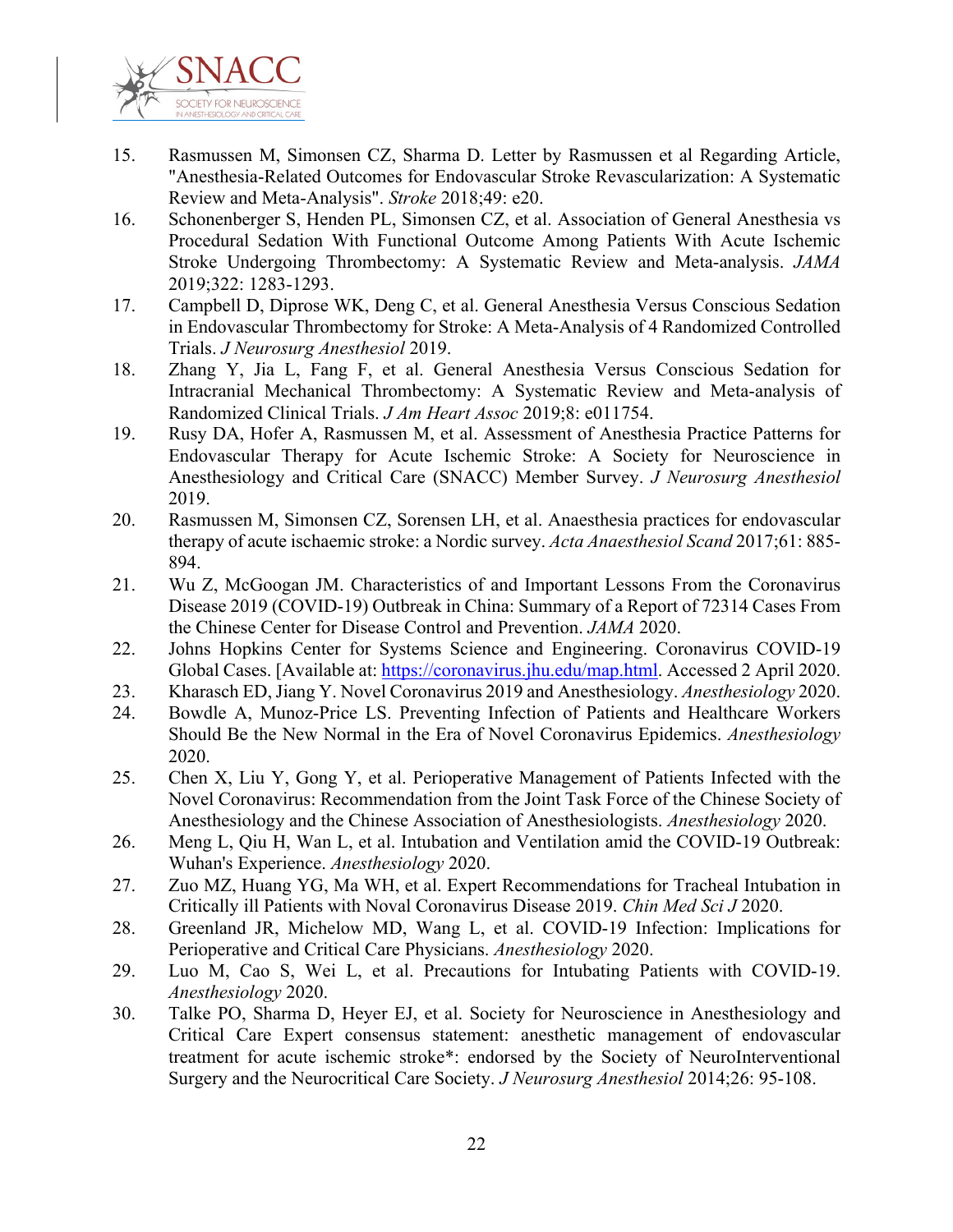

- 31. Li Q, Guan X, Wu P, et al. Early Transmission Dynamics in Wuhan, China, of Novel Coronavirus-Infected Pneumonia. *N Engl J Med* 2020;382: 1199-1207.
- 32. Del Rio C, Malani PN. COVID-19-New Insights on a Rapidly Changing Epidemic. *JAMA* 2020.
- 33. van Doremalen N, Bushmaker T, Morris DH, et al. Aerosol and Surface Stability of SARS-CoV-2 as Compared with SARS-CoV-1. *N Engl J Med* 2020.
- 34. ASA Committee on Occupational Health. Coronavirus Resources for Anesthesiologists. [Available at: https://www.asahq.org/about-asa/governance-and-committees/asacommittees/committee-on-occupational-health/coronavirus. Accessed 2 April 2020.
- 35. Cole EC, Cook CE. Characterization of infectious aerosols in health care facilities: an aid to effective engineering controls and preventive strategies. *Am J Infect Control* 1998;26: 453-64.
- 36. Tang JW, Li Y, Eames I, et al. Factors involved in the aerosol transmission of infection and control of ventilation in healthcare premises. *J Hosp Infect* 2006;64: 100-14.
- 37. Atkinson J, World Health Organization. *Natural ventilation for infection control in healthcare settings*. Geneva: World Health Organization; 2009.
- 38. Centers for Disease Control and Prevention. Interim Infection Prevention and Control Recommendations for Patients with Suspected or Confirmed Coronavirus Disease 2019 (COVID-19) in Healthcare Settings. [Available at: https://www.cdc.gov/coronavirus/2019-ncov/infection-control/controlrecommendations.html. Accessed 2 April 2020.
- 39. Hui DS, Chow BK, Chu L, et al. Exhaled air dispersion and removal is influenced by isolation room size and ventilation settings during oxygen delivery via nasal cannula. *Respirology* 2011;16: 1005-13.
- 40. Hui DS, Hall SD, Chan MT, et al. Exhaled air dispersion during oxygen delivery via a simple oxygen mask. *Chest* 2007;132: 540-6.
- 41. Yu IT, Xie ZH, Tsoi KK, et al. Why did outbreaks of severe acute respiratory syndrome occur in some hospital wards but not in others? *Clin Infect Dis* 2007;44: 1017-25.
- 42. Tang JW, Liebner TJ, Craven BA, et al. A schlieren optical study of the human cough with and without wearing masks for aerosol infection control. *J R Soc Interface* 2009;6 Suppl 6: S727-36.
- 43. Hui DS, Chow BK, Chu L, et al. Exhaled air dispersion during coughing with and without wearing a surgical or N95 mask. *PLoS One* 2012;7: e50845.
- 44. Powers WJ, Rabinstein AA, Ackerson T, et al. Guidelines for the Early Management of Patients With Acute Ischemic Stroke: 2019 Update to the 2018 Guidelines for the Early Management of Acute Ischemic Stroke: A Guideline for Healthcare Professionals From the American Heart Association/American Stroke Association. *Stroke* 2019;50: e344-e418.
- 45. Shi S, Qin M, Shen B, et al. Association of Cardiac Injury With Mortality in Hospitalized Patients With COVID-19 in Wuhan, China. *JAMA Cardiol* 2020.
- 46. Bonow RO, Fonarow GC, O'Gara PT, et al. Association of Coronavirus Disease 2019 (COVID-19) With Myocardial Injury and Mortality. *JAMA Cardiol* 2020.
- 47. Guo T, Fan Y, Chen M, et al. Cardiovascular Implications of Fatal Outcomes of Patients With Coronavirus Disease 2019 (COVID-19). *JAMA Cardiol* 2020.
- 48. Anesthesia Patient Safety Foundation. FAQ on Anestheisa MAchine Use, Protection, and Decontamination During the COVID-19 Pandemic. [Available at: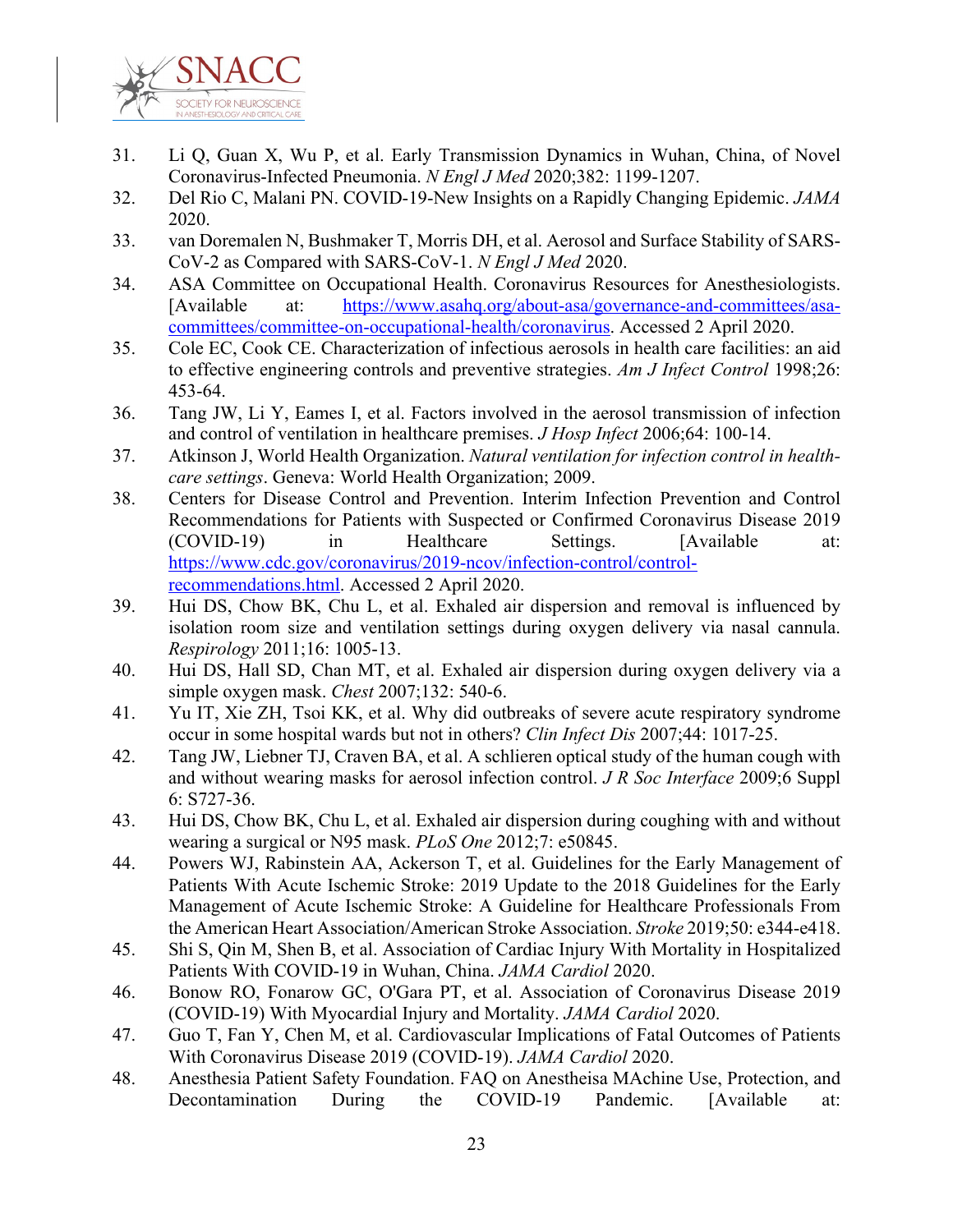

https://www.apsf.org/faq-on-anesthesia-machine-use-protection-and-decontaminationduring-the-covid-19-pandemic/#gas. Accessed 2 April 2020.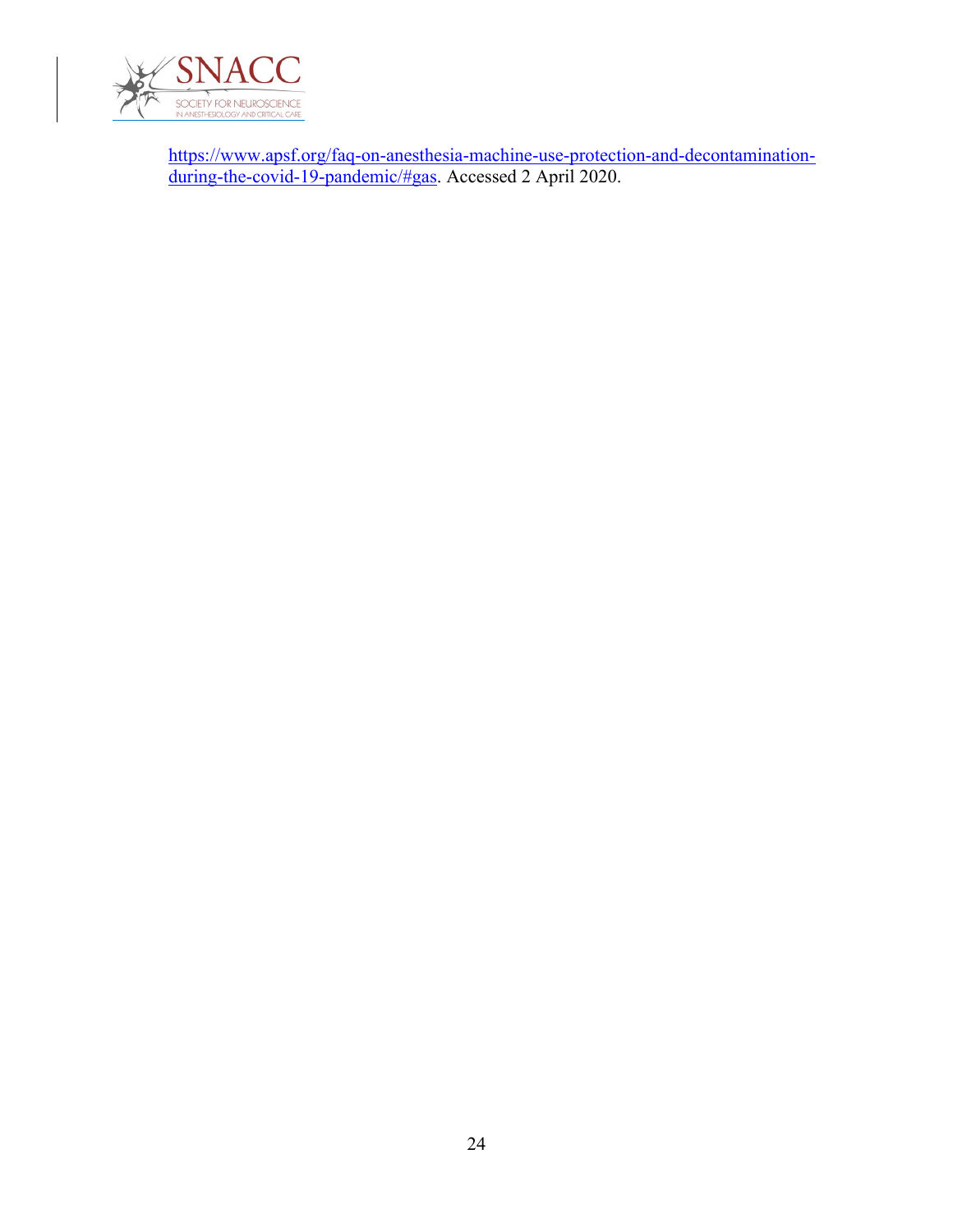

Figure 1: Flow chart to guide anesthetic management of patients presenting for endovascular therapy (EVT) of acute ischemic stroke (AIS) during the pandemic of coronavirus disease 2019. Abbreviations: NIHSS National Institutes of Health Stroke Scale/Score, ED emergency department, IR interventional radiology, HEPA high efficiency particulate air, ETT endotracheal tube. \*It is recognized that patients in acute respiratory distress / hypoxemia may require emergent intubation in the emergency department.